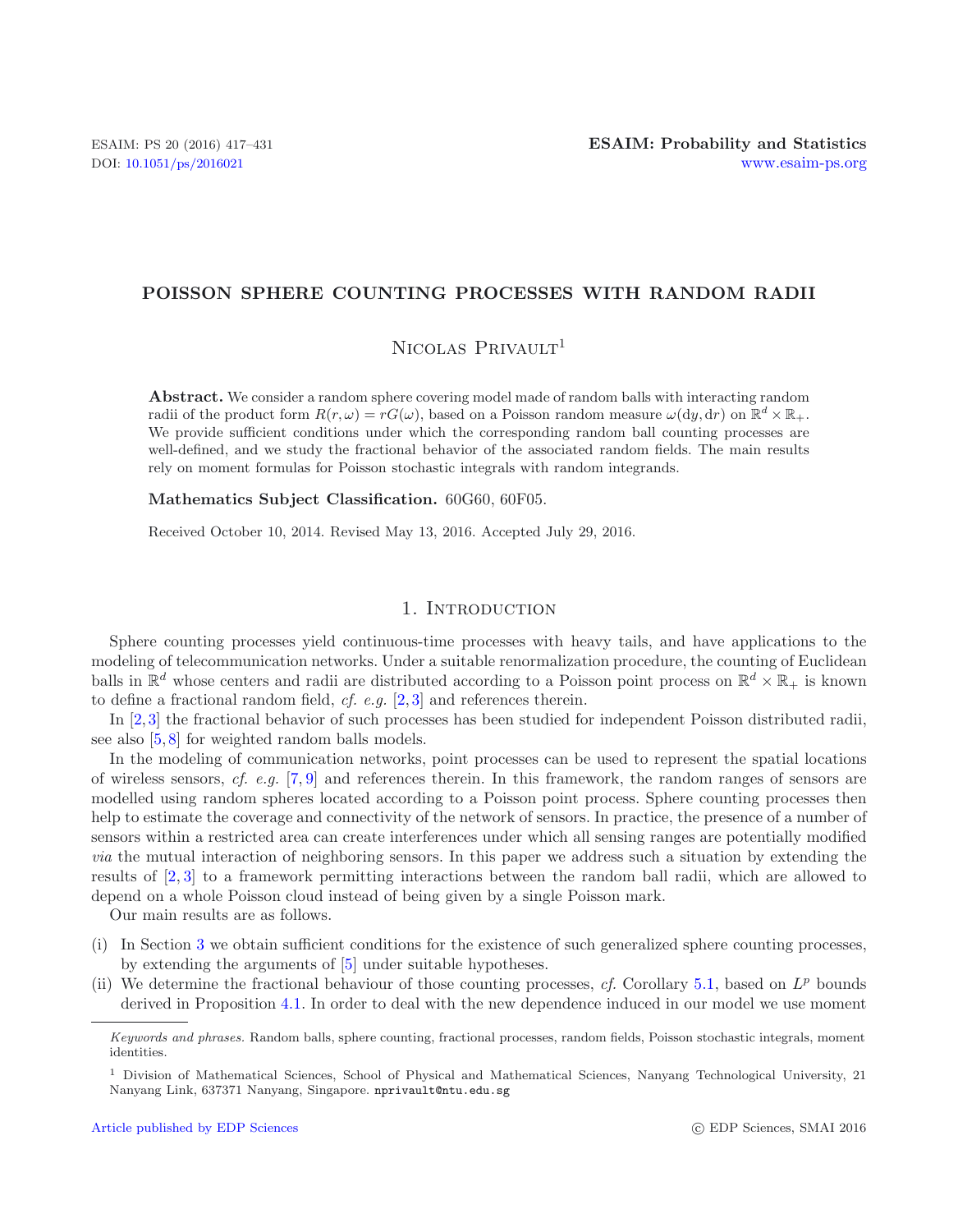identities for Poisson stochastic integrals with random integrands, see  $(2.2)$  below, as the classical identities of [\[1](#page-14-6)], used in [\[2](#page-14-0), [3](#page-14-1)], do not apply in our interacting setting.

Given a sigma-compact metric space X with Borel sigma-algebra  $\mathcal{B}(X)$ , the Poisson random measure  $\omega(dx)$ with sigma-finite diffuse intensity measure  $\sigma(dx)$  on X and probability distribution  $\pi_{\sigma}$  is built on the space of Radon point measures

<span id="page-1-0"></span>
$$
\Omega^X = \left\{ \omega = \sum_{i=1}^{\omega(X)} \delta_{x_i}, \ (x_i)_{i=1}^N \subset X, \ x_i \neq x_j \ \forall i \neq j, \ N \in \mathbb{N} \cup \{\infty\} \right\}
$$

without multiple points, where  $\delta_x$  denotes the Dirac measure at  $x \in X$ . Each element  $\omega =$ ω  $\sum$  $(X)$  $i = 1$  $\delta_{x_i}$  of  $\Omega^X$  is identified with the sequence  $(x_i)_{i=1}^{\omega(X)}$ , and  $\omega(X) \in \mathbb{N} \cup \{\infty\}$  represents the cardinality of  $\omega$ .

### *Poisson-based random balls model*

Taking  $X = \mathbb{R}^d \times \mathbb{R}_+$  and given  $z \in \mathbb{R}^d$ , consider the number

<span id="page-1-1"></span>
$$
N_z(\omega) := \int_0^\infty \int_{\mathbb{R}^d} \mathbf{1}_{\{z \in \mathcal{B}(y,r)\}} \omega(dy, dr)
$$
\n(1.1)

of closed balls  $\mathscr{B}(y,r)$  containing  $z \in \mathbb{R}^d$ , centered at y in  $\mathbb{R}^d$  and with radius  $r > 0$ , where  $(y, r) \in \omega$ . Clearly,  $N_z(\omega)$  may be infinite depending on the integrability properties of the intensity measure  $\sigma(dy, dr)$ .

More generally, when  $\mu(\mathrm{d}y)$  is a signed measure on  $\mathbb{R}^d$ , the stochastic integral

$$
\int_0^\infty \int_{\mathbb{R}^d} \mu(\mathcal{B}(y,r)) \omega(\mathrm{d}y, \mathrm{d}r),\tag{1.2}
$$

is proved to exist under certain conditions on  $\mu(dx)$  and  $\sigma(dy, dr)$ , *cf.* Lemmas [3.1](#page-4-1) and [3.3](#page-5-0) below, which cover  $\mu(dx) = \delta_z(dx)$  in [\(1.1\)](#page-1-0) above as a particular case.

When

<span id="page-1-3"></span>
$$
\sigma(\mathrm{d}y, \mathrm{d}r) = r^{2H-d-1}\mathrm{d}r\mathrm{d}y \quad \text{and} \quad \mu_z(\mathrm{d}y) := \delta_z(\mathrm{d}y) - \delta_0(\mathrm{d}y),
$$

<span id="page-1-2"></span>with  $0 < H < 1/2$  the integral [\(1.2\)](#page-1-1) defines the normalized shot noise process

$$
F(z) := \int_0^\infty \int_{\mathbb{R}^d} \mu_z(\mathcal{B}(y, r)) \omega(\mathrm{d}y, \mathrm{d}r)
$$
  
= 
$$
\int_0^\infty \int_{\mathbb{R}^d} (\mathbf{1}_{\mathcal{B}(y, r)}(z) - \mathbf{1}_{\mathcal{B}(y, r)}(0)) \omega(\mathrm{d}y, \mathrm{d}r), \qquad z \in \mathbb{R}^d,
$$
 (1.3)

whose fractional behavior has been studied in [\[2\]](#page-14-0). In particular it has been shown in [2], *cf.* also [\[3\]](#page-14-1), that  $F(z)$ in [\(1.3\)](#page-1-2) is well-defined and satisfies the bound

$$
C_q|t-s|^{2H} \le E\left[\int_0^1 |F(z+t\theta) - F(z+s\theta)|^q dt\right] \le C'_q|t-s|^{2H},\tag{1.4}
$$

for all  $q \in [2,\infty)$ ,  $0 < H < 1/2$ ,  $0 \leq |t-s| \leq \eta_q$ ,  $z \in \mathbb{R}^d$ , and for all  $\theta$  in the  $(d-1)$ -dimensional unit sphere  $S^{d-1}$ in  $\mathbb{R}^d$ , where  $C_q, C_q', \eta_q > 0$  are constants.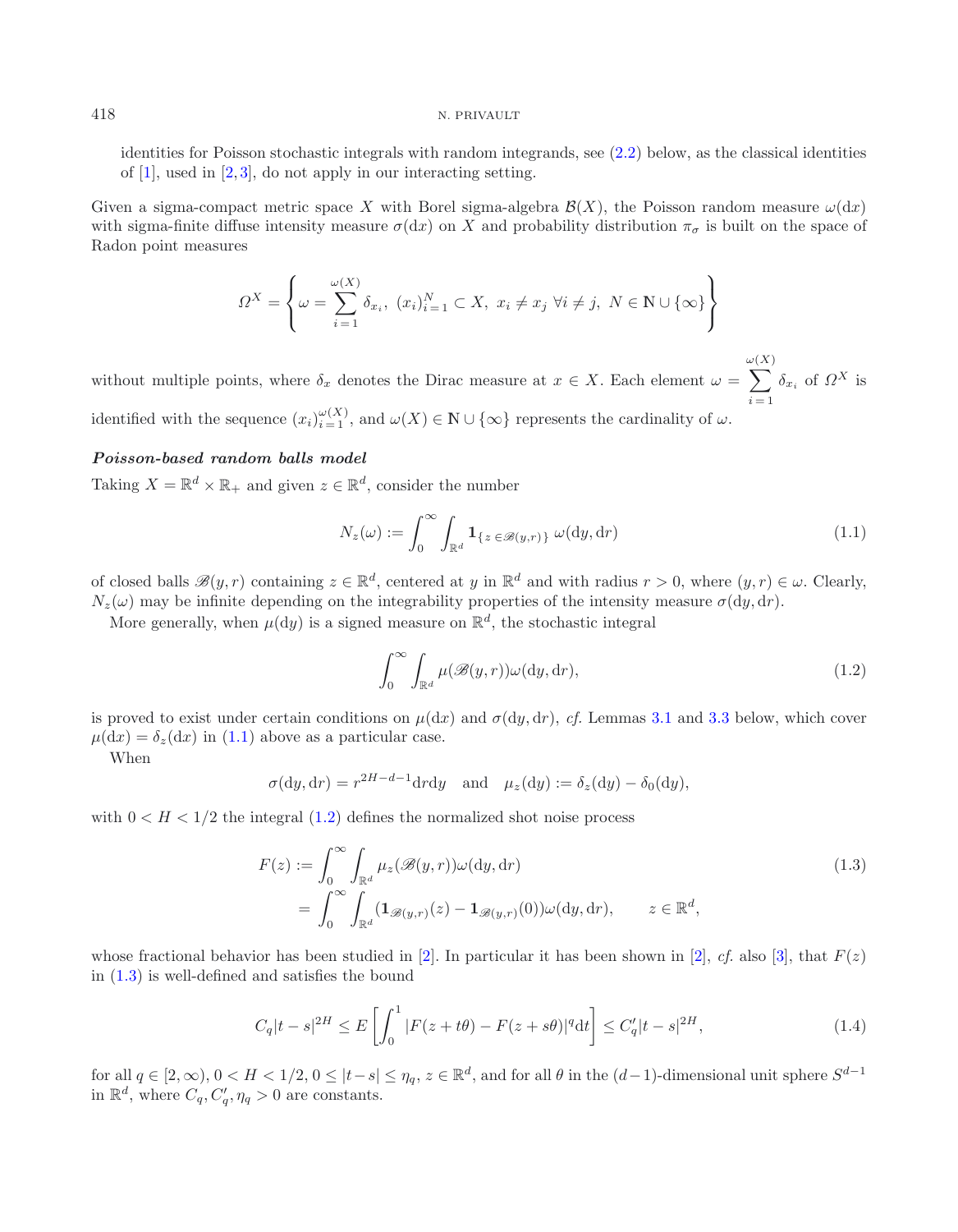### *Random balls with interacting radii*

In this paper we consider a model in which the radius of the sphere  $\mathscr{B}(y_i, r_i)$  centered at  $y_i$  is not only given by the Poisson mark  $r_i$ , but is possibly depending on the whole Poisson sample  $(y_j, r_j)_{i=1}^{\omega(X)}$ . Namely, we consider shot noise processes  $(F(z))_{z\in\mathbb{R}^d}$  defined by stochastic integrals of the form

<span id="page-2-0"></span>
$$
F(z) = \int_0^\infty \int_{\mathbb{R}^d} \mu_z(\mathcal{B}(y, R(r, \omega))) \omega(\mathrm{d}y, \mathrm{d}r), \qquad z \in \mathbb{R}^d,
$$
\n(1.5)

where  $(\mu_z)_{z \in \mathbb{R}^d}$  is a family of measures on  $\mathbb{R}^d$  and

$$
R: \mathbb{R}_+ \times \Omega^X \longrightarrow \mathbb{R}_+
$$

is a random radius chosen from a large family of probability distributions, in contrast with the deterministic relation  $R(r, \omega) = r$  treated in [\(1.2\)](#page-1-1).

Existence results for random sums of the form [\(1.5\)](#page-2-0) are presented in Lemmas [3.1](#page-4-1) and [3.3](#page-5-0) below when  $\sigma(du, dr)$ takes the form  $\sigma(dy, dr) = \rho(dr)\nu(dy)$  and  $\nu(dy)$  is dominated by the Lebesgue measure dy on  $\mathbb{R}^d$ .

On the other hand, in Proposition [4.1](#page-8-0) and Corollary [5.1](#page-13-0) below we show that when  $\sigma(dy, dr)$  =  $r^{2H-d-1}dr\nu(dy)$  with  $0 < H < 1/2$  and  $\nu(dy)$  the Lebesgue measure, a fractional behavior similar to [\(1.4\)](#page-1-3) occurs for the normalized random field

$$
F(z) := \int_0^\infty \int_{\mathbb{R}^d} \mu_z(\mathscr{B}(y, R(r,\omega))) \omega(\mathrm{d}y, \mathrm{d}r), \qquad z \in \mathbb{R}^d,
$$

obtained as in [\(1.3\)](#page-1-2) by taking  $\mu = \mu_z := \delta_z - \delta_0$ , when the random radius  $R(r, \omega)$  is possibly depending on the marks  $(r_i)$  of the Poisson sample  $(y_i, r_i)$ . Precisely,  $R(r, \omega)$  has the form

$$
R: \mathbb{R}_+ \times \Omega^X \longrightarrow \mathbb{R}_+
$$
  

$$
(r, \omega) \longmapsto R(r, \omega) = rG((r_i)_i),
$$

under condition [\(4.3\)](#page-8-1) below, where  $G(\omega)$  depends on the component  $(r_i)_{i=1}^{\omega(X)} \in \Omega^{\mathbb{R}_+}$  of

<span id="page-2-2"></span>
$$
\omega = \sum_{i=1}^{\omega(X)} \delta_{(y_i, r_i)} \in \Omega^{\mathbb{R}^d \times \mathbb{R}_+}.
$$

Our results rely on moment formulas for Poisson stochastic integrals with random integrands, *cf.* [\[11](#page-14-7),[12\]](#page-14-8), which are recalled in Section [2.](#page-2-1) Random integrals with interacting sphere radii are constructed in Section [3,](#page-4-0) and the main bounds are presented in Section [4.](#page-8-2) The results on the fractional behavior of  $(F(z))_{z\in\mathbb{R}^d}$  are presented in Section [5.](#page-12-0)

### 2. Nonlinear Mecke identity

<span id="page-2-1"></span>The results of this paper rely on the moment formula [\(2.2\)](#page-3-0) below for Poisson stochastic integrals with random integrands. Recall that the expectation of the Poisson stochastic integral  $\int_X u(x,\omega)\omega(\mathrm{d}x)$  of a measurable process  $(\omega, x) \longmapsto u(x, \omega)$  can be expressed *via* the Mecke [\[10](#page-14-9)] identity, *i.e.* 

$$
E\left[\int_X u(x,\omega)\omega(\mathrm{d}x)\right] = E\left[\int_X \varepsilon_x^+ u(x,\omega)\sigma(\mathrm{d}x)\right],\tag{2.1}
$$

where  $\varepsilon_x^+$  is the addition operator that acts on any random variable  $F: \Omega^X \longrightarrow \mathbb{R}$  by addition of a point at  $x \in X$  to the point measure  $\omega$ , *i.e.* 

$$
\varepsilon_x^+ F(\omega) = F(\omega + \delta_x), \qquad \omega \in \Omega^X, \quad x \in X,
$$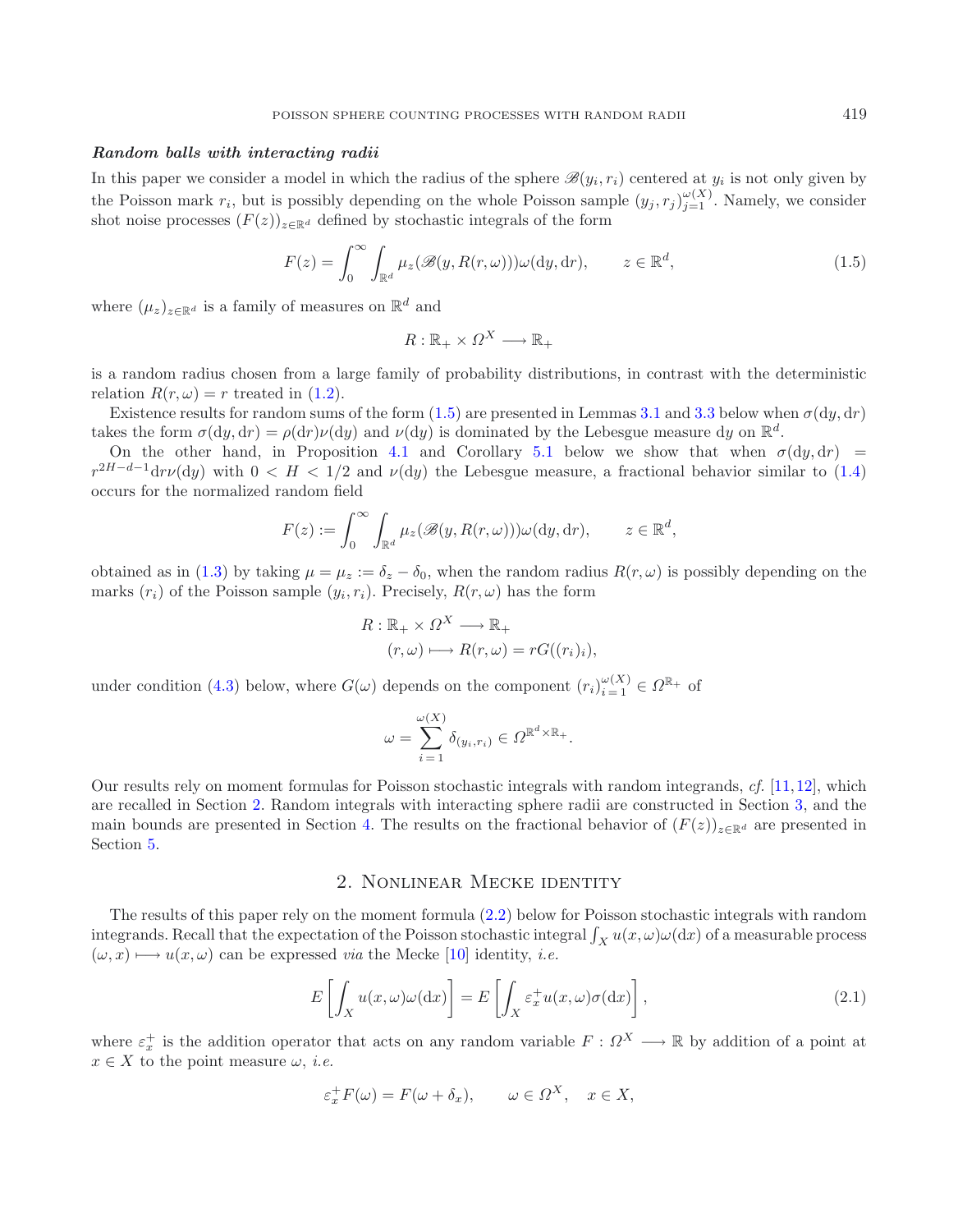provided that

$$
(\omega, x) \longmapsto \varepsilon_x^+ u(x, \omega) \in L^1(\Omega^X \times X).
$$

We will use the nonlinear extension

$$
E\left[\left(\int_X u(x,\omega)\omega(\mathrm{d}x)\right)^n\right] = \sum_{k=0}^n \sum_{P_1 \cup \ldots \cup P_k = \{1,\ldots,n\}} E\left[\int_{X^k} \varepsilon_{\mathfrak{s}_k}^+(u^{|P_1|}(s_1,\omega)\ldots u^{|P_k|}(s_k,\omega))\,\sigma(\mathrm{d}s_1)\ldots\sigma(\mathrm{d}s_k)\right]
$$
\n(2.2)

of [\(2.1\)](#page-2-2) for the powers of Poisson stochastic integrals of random integrands

$$
u: \Omega^X \times X \longrightarrow \mathbb{R},
$$

where

$$
\mathfrak{s}_k := (s_1, \ldots, s_k) \in X^k, \quad k \ge 1,
$$

and the iterated addition operator

$$
\varepsilon_{\mathfrak{s}_k}^+ = \varepsilon_{s_1,\ldots,s_k}^+ := \varepsilon_{s_1}^+ \ldots \varepsilon_{s_k}^+
$$

is defined on  $F: \Omega^X \longrightarrow \mathbb{R}$  by

$$
\varepsilon_{\mathfrak{s}_k}^+ F(\omega) = F(\omega + \delta_{s_1} + \ldots + \delta_{s_k}), \qquad \omega \in \Omega^X,
$$

*cf.* Proposition 3.1 of [\[11\]](#page-14-7) or Theorem 1 of [\[12\]](#page-14-8). The above sum runs over all (disjoint) partitions  $P_1 \cup \ldots \cup P_k$ of  $\{1,\ldots,n\}$ ,  $k = 1,\ldots,n$ , and  $|P|$  denotes the cardinality of the subset  $P \subset \{1,\ldots,n\}$ .

<span id="page-3-1"></span>For example when  $n = 2$ , Relation  $(2.2)$  yields

$$
E\left[\left(\int_X u(x,\omega)\omega(\mathrm{d}x)\right)^2\right] = E\left[\int_X \varepsilon_x^+ |u(x,\omega)|^2 \sigma(\mathrm{d}x)\right]
$$
  
+
$$
E\left[\int_{X^2} \varepsilon_{x_2}^+ \varepsilon_{x_1}^+ (u(x_1,\omega)u(x_2,\omega)) \sigma(\mathrm{d}x_1) \sigma(\mathrm{d}x_2)\right]
$$
  
= 
$$
E\left[\int_X |u(x,\omega+\delta_x)|^2 \sigma(\mathrm{d}x)\right]
$$
  
+
$$
E\left[\int_{X^2} u(x_1,\omega+\delta_{x_1}+\delta_{x_2}) u(x_2,\omega+\delta_{x_1}+\delta_{x_2}) \sigma(\mathrm{d}x_1) \sigma(\mathrm{d}x_2)\right]
$$

Note that when h is a deterministic function we have  $\varepsilon_{\mathfrak{s}_k}^+ h(x) = h(x)$  and [\(2.2\)](#page-3-0) recovers the classical moment formula

$$
E\left[\left(\int_{X} h(x)\omega(\mathrm{d}x)\right)^{n}\right] = \sum_{k=0}^{n} \sum_{P_{1}\cup...\cup P_{k}=\{1,...,n\}} \int_{X^{|P_{1}|}} h^{|P_{1}|}(x_{1})\sigma(\mathrm{d}x_{1})\dots \int_{X^{|P_{k}|}} h^{|P_{k}|}(x_{k})\sigma(\mathrm{d}x_{k}),\tag{2.3}
$$

.

obtained in [\[1](#page-14-6)] using the Lévy–Khintchine representation of the Laplace transform of  $\int_X h(x)\omega(\mathrm{d}x)$ . This relation rewrites as

$$
E\left[\left(\int_X h(x)\omega(\mathrm{d}x)\right)^n\right] = A_n\left(\int_X h(x)\sigma(\mathrm{d}x), \int_X h^2(x)\sigma(\mathrm{d}x), \ldots, \int_X h^n(x)\sigma(\mathrm{d}x)\right),
$$

where

$$
A_n(y_1,\ldots,y_n) = n! \sum_{\substack{r_1+2r_2+\ldots+r_n=n\\r_1,\ldots,r_n\geq 0}} \prod_{l=1}^n \left(\frac{1}{r_l!} \left(\frac{y_l}{l!}\right)^{r_l}\right)
$$

is the Bell polynomial of degree  $n$ , based on the relation between moments and cumulants by the Faà di Bruno formula, *cf.* [\[12\]](#page-14-8) and references therein for details.

<span id="page-3-0"></span>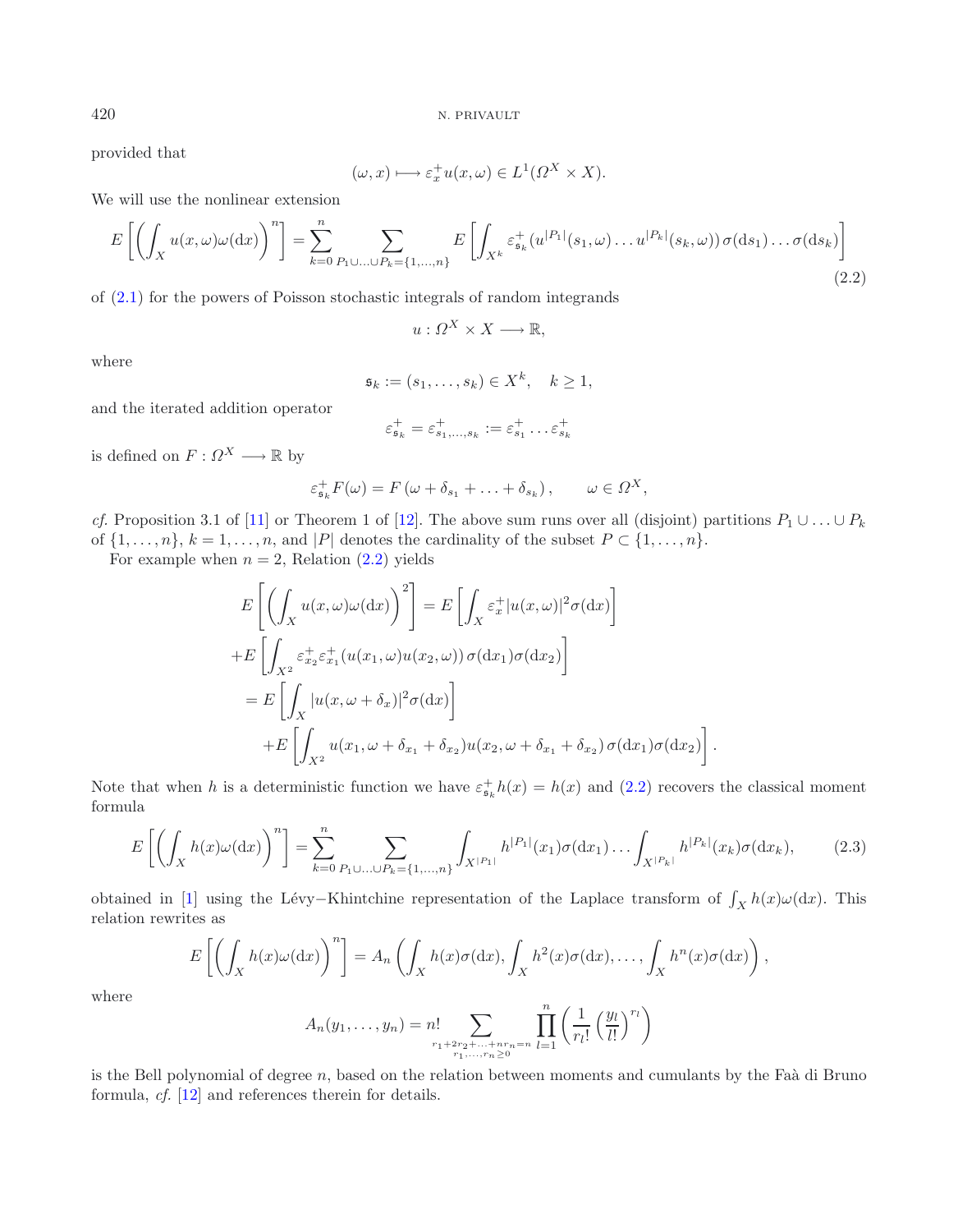## 3. Sphere counting with random radii

<span id="page-4-2"></span><span id="page-4-0"></span>From now on we let  $X := \mathbb{R}^d \times \mathbb{R}_+$ ,  $d \geq 1$ , and we consider a Poisson random measure

<span id="page-4-1"></span>
$$
\omega(\mathrm{d}y, \mathrm{d}r) = \sum_{k=1}^{\omega(X)} \delta_{(y_k, r_k)}(\mathrm{d}y, \mathrm{d}r),
$$

<span id="page-4-3"></span>with intensity of the form

$$
\sigma(\mathrm{d}y, \mathrm{d}r) = \nu(\mathrm{d}y)\rho(\mathrm{d}r), \qquad (y, r) \in X = \mathbb{R}^d \times \mathbb{R}_+,
$$

where  $\rho(dr)$  is a measure on  $\mathbb{R}_+$ . In addition, in this section we assume that  $\nu(dy)$  is dominated by the Lebesgue measure, *i.e.*

$$
\nu(\mathrm{d}y) \le \mathrm{d}y, \qquad y \in \mathbb{R}^d. \tag{3.1}
$$

Lemmas [3.1](#page-4-1) and [3.3](#page-5-0) below, which provide sufficient conditions for the existence of the random sum [\(1.5\)](#page-2-0).

**Lemma 3.1.** *Let*  $\mu$  *be a signed measure on*  $\mathbb{R}^d$ *. Assume that the random radius* 

$$
R: \mathbb{R}_+ \times \Omega^X \longrightarrow \mathbb{R}_+
$$

*satisfies*

$$
\varepsilon^+_{(y,r)} R(r,\omega) \le U(r,\omega), \qquad (y,r) \in \mathbb{R}^d \times \mathbb{R}_+, \quad \omega \in \Omega^X,
$$
\n(3.2)

*where*

$$
U: \mathbb{R}_+ \times \Omega^X \longrightarrow \mathbb{R}_+
$$

*is a (non-negative) random process. Under condition* [\(3.1\)](#page-4-2) *we have the bound*

$$
E\left[\int_0^\infty \int_{\mathbb{R}^d} |\mu(\mathscr{B}(y, R(r,\omega)))|\omega(\mathrm{d}y, \mathrm{d}r)\right] \leq v_d |\mu|(\mathbb{R}^d) E\left[\int_0^\infty (U(r,\omega))^d \rho(\mathrm{d}r)\right],
$$

*where*  $v_d$  *denotes the volume of the unit ball*  $\mathcal{B}(0,1)$  *in*  $\mathbb{R}^d$  *and*  $|\mu|$  *is the total variation of*  $\mu$ *. Proof.* For all  $r > 0$  and  $\omega \in \Omega^X$  we have

$$
\int_{\mathbb{R}^d} \varepsilon_{(y,r)}^+ |\mu(\mathscr{B}(y, R(r,\omega)))| \nu(\mathrm{d}y) = \int_{\mathbb{R}^d} \left| \int_{\mathbb{R}^d} \mathbf{1}_{\mathscr{B}(y, \varepsilon_{(y,r)}^+ R(r,\omega))}(z) \mu(\mathrm{d}z) \right| \nu(\mathrm{d}y)
$$
\n
$$
\leq \int_{\mathbb{R}^d} \int_{\mathbb{R}^d} \mathbf{1}_{\mathscr{B}(y, \varepsilon_{(y,r)}^+ R(r,\omega))}(z) |\mu|(\mathrm{d}z) \mathrm{d}y
$$
\n
$$
\leq \int_{\mathbb{R}^d} \int_{\mathbb{R}^d} \mathbf{1}_{\mathscr{B}(z, U(r,\omega))}(y) \mathrm{d}y |\mu|(\mathrm{d}z)
$$
\n
$$
= v_d(U(r,\omega))^d \int_{\mathbb{R}^d} |\mu|(\mathrm{d}z)
$$
\n
$$
= v_d |\mu|(\mathbb{R}^d) (U(r,\omega))^d,
$$

hence

$$
E\left[\int_0^\infty \int_{\mathbb{R}^d} |\mu(\mathscr{B}(y, R(r,\omega)))|\omega(\mathrm{d}y, \mathrm{d}r)\right]
$$
  
= 
$$
E\left[\int_0^\infty \int_{\mathbb{R}^d} \varepsilon_{(y,r)}^+ |\mu(\mathscr{B}(y, R(r,\omega)))|\nu(\mathrm{d}y)\rho(\mathrm{d}r)\right] \leq v_d |\mu| (\mathbb{R}^d) E\left[\int_0^\infty (U(r,\omega))^d \rho(\mathrm{d}r)\right].
$$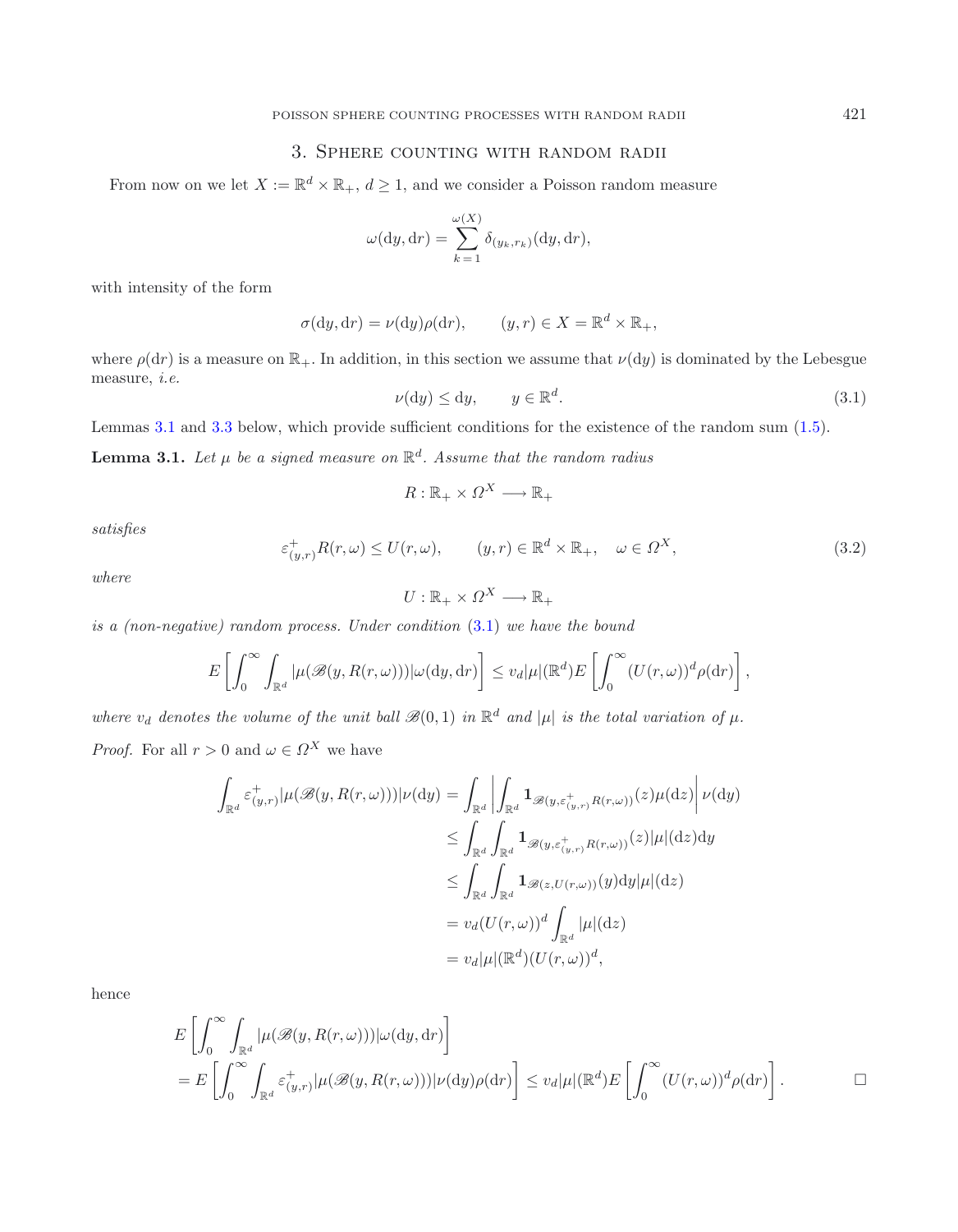In order to find a sufficient existence condition more practicable than that of Lemma [3.1](#page-4-1) we consider the next definition, which is inspired by Definition 2.1 of [\[5\]](#page-14-2).

**Definition 3.2.** Given  $p, q \in \mathbb{R}$ , let  $\mathcal{M}_{p,q}$  denote the set of signed measures  $\mu(dy)$  with finite total variation on  $\mathbb{R}^d$ , and such that

$$
\int_{\mathbb{R}^d} |\mu(\mathcal{B}(z,r))| dz \le C_{\mu}(r^p \wedge r^q), \qquad r \in \mathbb{R}_+, \tag{3.3}
$$

for some constant  $C_{\mu} > 0$ .

For example, the measure

<span id="page-5-0"></span> $\mu_z(\mathrm{d}y) := \delta_z(\mathrm{d}y) - \delta_0(\mathrm{d}y)$ 

<span id="page-5-4"></span>belongs to  $\mathcal{M}_{d-1,d}$ , *cf.* relation (3) in [\[2\]](#page-14-0). We note that Proposition 2.2 (v) of [\[5\]](#page-14-2), originally stated for  $\alpha \in (1,2]$ , can be extended to  $\alpha = 1$  by the same arguments, under the condition  $p < d$ . As a consequence, every measure  $\mu \in \mathcal{M}_{p,q}$  is centered, *i.e.* it satisfies  $\mu(\mathbb{R}^d) = 0$ , provided that  $p < d$ .

Similarly, by restating the proof of Proposition 2.3 (ii) of [\[5\]](#page-14-2) for  $\alpha = 1$ , we find that any centered measure  $\mu(dy)$  of the form  $\mu(dy) = \phi(y)dy$  belongs to  $\mathcal{M}_{p,q}$  for some  $p, q \in \mathbb{R}$  provided that it has bounded support and

$$
\int_{\mathbb{R}^d} |\phi(y)| \mathrm{d}y < \infty \quad \text{and} \quad \int_{\mathbb{R}^d} ||y||_{\mathbb{R}^d} |\phi(y)| \mathrm{d}y < \infty,
$$

where  $||y||$  denotes the Euclidean norm in  $\mathbb{R}^d$ .

Assuming that  $\mu \in \mathcal{M}_{p,q}$ , the next Lemma [3.3](#page-5-0) gives a more precise bound for the expectation of [\(1.5\)](#page-2-0) compared to that of Lemma [3.1.](#page-4-1)

In the sequel we fix  $A \in \mathcal{B}(\mathbb{R}^d)$  such that  $\nu(A) < \infty$ , and we will use the canonical projection  $\pi_A : \Omega^X \longrightarrow \Omega^{\mathbb{R}^+}$ defined by

<span id="page-5-2"></span>
$$
\omega = ((y_i, r_i))_{i \in \mathbb{N}} \longmapsto \pi_A(\omega) := (r_i)_{\{i \in \mathbb{N} \ y_i \in A\}} \tag{3.4}
$$

whose image measure defines the Poisson random measure with intensity  $\nu(A)\rho(dr)$  on  $\mathbb{R}_+$ .

**Lemma 3.3.** Let  $\mu \in \mathcal{M}_{p,q}$  for some  $p, q \in \mathbb{R}$ , and assume that  $R : \mathbb{R}_+ \times \Omega^X \longrightarrow \mathbb{R}_+$  depends only on the  $marks (r_i)_i$  *of points in* A via the relation

$$
R(r,\omega) = G(r, \pi_A(\omega)), \qquad \omega \in \Omega^X,
$$

*where*  $G: \mathbb{R}_+ \times \Omega^{\mathbb{R}_+} \longrightarrow \mathbb{R}_+$  *is a non-negative random process. Then, under condition* [\(3.1\)](#page-4-2) *we have the bound* 

$$
E\left[\int_0^\infty \int_{\mathbb{R}^d} |\mu(\mathscr{B}(y, R(r,\omega)))|\omega(\mathrm{d}y, \mathrm{d}r)\right] \leq 2C_\mu E\left[\int_0^\infty (U^q(r,\omega) \wedge U^p(r,\omega))\rho(\mathrm{d}r)\right],
$$

*where*  $C_{\mu} > 0$  *is given in* [\(3.3\)](#page-5-1) *and* 

$$
U(r,\omega) := \max(\varepsilon_r^+ G(r,\pi_A(\omega)), G(r,\pi_A(\omega))), \qquad r \in \mathbb{R}_+, \quad \omega \in \Omega^{\mathbb{R}_+}.
$$
 (3.5)

*Proof.* We note that

$$
\varepsilon_{(y,r)}^+ R(r,\omega) = \mathbf{1}_A(y) \varepsilon_r^+ G(r, \pi_A(\omega)) + \mathbf{1}_{A^c}(y) G(r, \pi_A(\omega)),
$$

<span id="page-5-3"></span> $(y, r) \in \mathbb{R}^d \times \mathbb{R}_+$ . Hence, since  $\mu \in \mathcal{M}_{p,q}$ , by [\(3.2\)](#page-4-3) and [\(3.3\)](#page-5-1), for all  $r > 0$  we have

$$
\int_{A} |\mu(\mathscr{B}(y,\varepsilon_{(y,r)}^{+}R(r,\omega)))|\nu(\mathrm{d}y) = \int_{A} \varepsilon_{(y,r)}^{+} |\mu(\mathscr{B}(y,R(r,\omega)))|\nu(\mathrm{d}y)
$$
\n
$$
\leq \int_{A} |\mu(\mathscr{B}(y,\varepsilon_{r}^{+}G(r,\pi_{A}(\omega))))|\mathrm{d}y
$$
\n
$$
\leq \int_{\mathbb{R}^{d}} |\mu(\mathscr{B}(y,\varepsilon_{r}^{+}G(r,\pi_{A}(\omega))))|\mathrm{d}y
$$
\n
$$
\leq C_{\mu}(\varepsilon_{r}^{+}G^{q}(r,\pi_{A}(\omega)) \wedge \varepsilon_{r}^{+}G^{p}(r,\pi_{A}(\omega)))
$$
\n
$$
\leq C_{\mu}(U^{q}(r,\omega) \wedge U^{p}(r,\omega)), \tag{3.6}
$$

<span id="page-5-1"></span>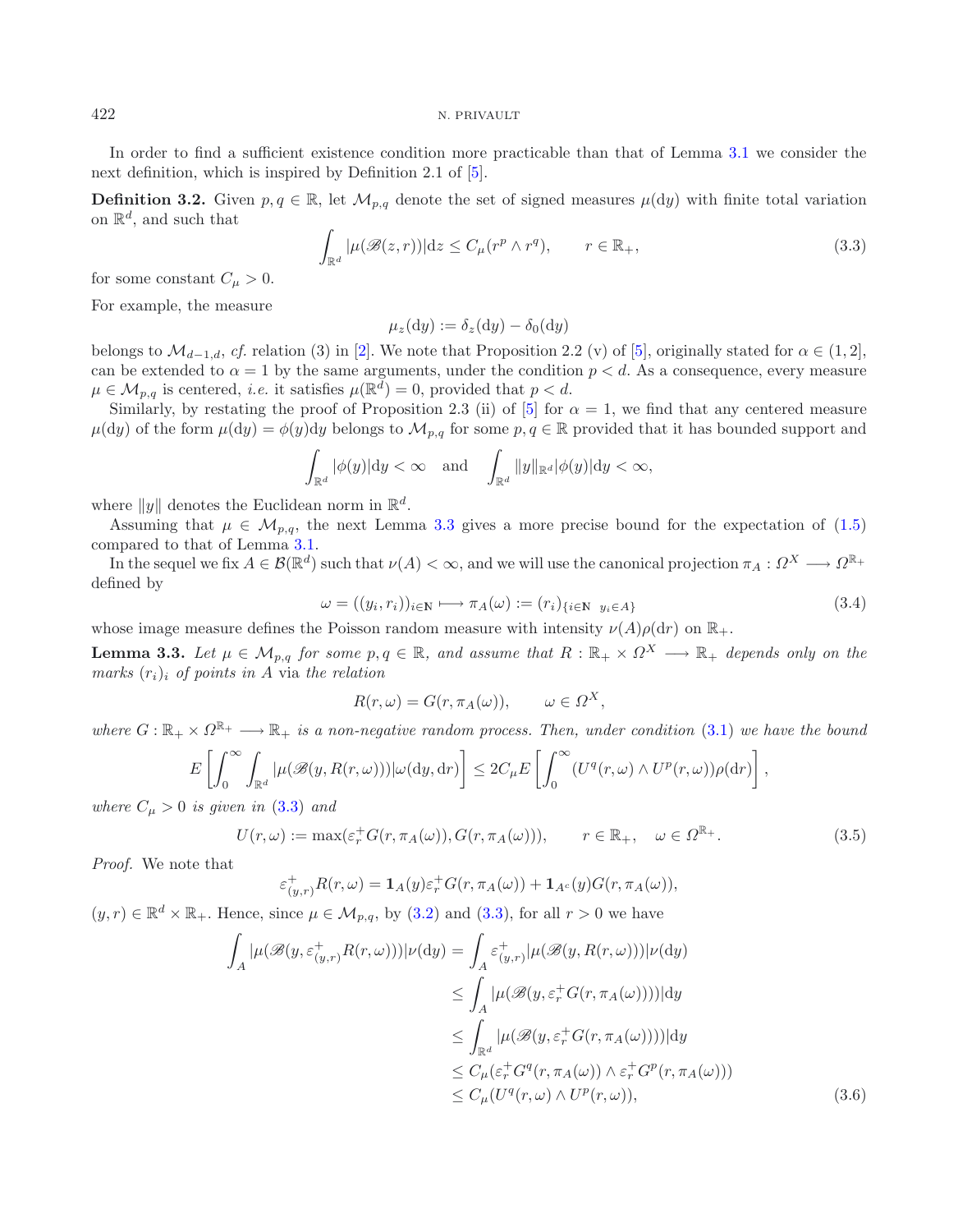<span id="page-6-4"></span>and

<span id="page-6-3"></span><span id="page-6-0"></span>
$$
\int_{A^c} \varepsilon^+_{(y,r)} |\mu(\mathscr{B}(y,R(r,\omega)))| \nu(\mathrm{d}y) \le \int_{\mathbb{R}^d} |\mu(\mathscr{B}(y,G(r,\pi_A(\omega))))| \mathrm{d}y
$$
  
\n
$$
\le C_\mu(G^q(r,\pi_A(\omega)) \wedge G^p(r,\pi_A(\omega)))
$$
  
\n
$$
\le C_\mu(U^q(r,\omega) \wedge U^p(r,\omega)), \tag{3.7}
$$

<span id="page-6-1"></span>which yields, by  $(2.1)$ ,

$$
E\left[\int_0^\infty \int_{\mathbb{R}^d} |\mu(\mathscr{B}(y, R(r, \omega)))| \omega(\mathrm{d}y, \mathrm{d}r) \right] = E\left[\int_0^\infty \int_{\mathbb{R}^d} \varepsilon^+_{(y,r)} |\mu(\mathscr{B}(y, R(r, \omega)))| \nu(\mathrm{d}y)\rho(\mathrm{d}r) \right]
$$
  

$$
\leq 2C_\mu E\left[\int_0^\infty U^q(r, \omega) \wedge U^p(r, \omega)\rho(\mathrm{d}r) \right].
$$

<span id="page-6-5"></span><span id="page-6-2"></span>In the case where  $\rho(\mathrm{d}r)$  has the density

$$
\rho(r) = r^{2H - d - 1}, \qquad r > 0,
$$
\n(3.8)

for some  $H \in \mathbb{R}$ , Lemma [3.3](#page-5-0) yields the following result.

**Proposition 3.4.** *Let*  $p < q \in \mathbb{R}$  *and*  $\mu \in M_{p,q}$ *. Assume that*  $\rho(r)$  *takes the form* [\(3.8\)](#page-6-0) *and that* U *in* [\(3.5\)](#page-5-2) *satisfies*

$$
U(r,\omega) \le rU(\omega), \qquad \omega \in \Omega^{\mathbb{R}_+}, \quad r \in \mathbb{R}_+, \tag{3.9}
$$

*for*  $U: \Omega^X \longrightarrow \mathbb{R}_+$  *a non-negative random variable. Then under condition* [\(3.1\)](#page-4-2)*, for some constant*  $C_{p,q} > 0$ *we have the bound*

$$
E\left[\int_0^\infty \int_{\mathbb{R}^d} |\mu(\mathscr{B}(y, R(r, \omega)))| \,\omega(dy, dr)\right] \le C_{p,q} E\left[U^{d-2H}\right] \int_0^\infty (r^q \wedge r^p) r^{2H-d-1} dr,\tag{3.10}
$$

*which is finite provided that*

$$
\frac{d-q}{2} < H < \frac{d-p}{2} \tag{3.11}
$$

*and*  $E[U^{d-2H}] < \infty$ *, with*  $\rho(r)$  *given by* [\(3.8\)](#page-6-0)*.* 

*Proof.* By Lemma [3.3](#page-5-0) and the inequality  $(3.9)$  we have

$$
E\left[\int_0^\infty \int_{\mathbb{R}^d} |\mu(\mathscr{B}(y, R(r, \omega)))| \omega(\mathrm{d}y, \mathrm{d}r) \right] \leq 2C_\mu E\left[\int_0^\infty (U^q(r, \omega) \wedge U^p(r, \omega)) \rho(r) \mathrm{d}r \right]
$$
  

$$
\leq 2C_\mu E\left[\int_0^\infty ((rU)^q \wedge (rU)^p) r^{2H-d-1} \mathrm{d}r \right]
$$
  

$$
= 2C_\mu E\left[U^{d-2H}\right] \int_0^\infty (r^q \wedge r^p) r^{2H-d-1} \mathrm{d}r,
$$

and to conclude the proof we check that

$$
\int_0^\infty \left( r^{q-p} \wedge 1 \right) r^{2H-d-1+p} dr = \int_0^1 r^{2H-d-1+q} dr + \int_1^{+\infty} r^{2H-d-1+p} dr
$$

$$
= \frac{q-p}{(2H+q-d)(d-2H-p)} < +\infty,
$$

provided that  $(3.11)$  holds.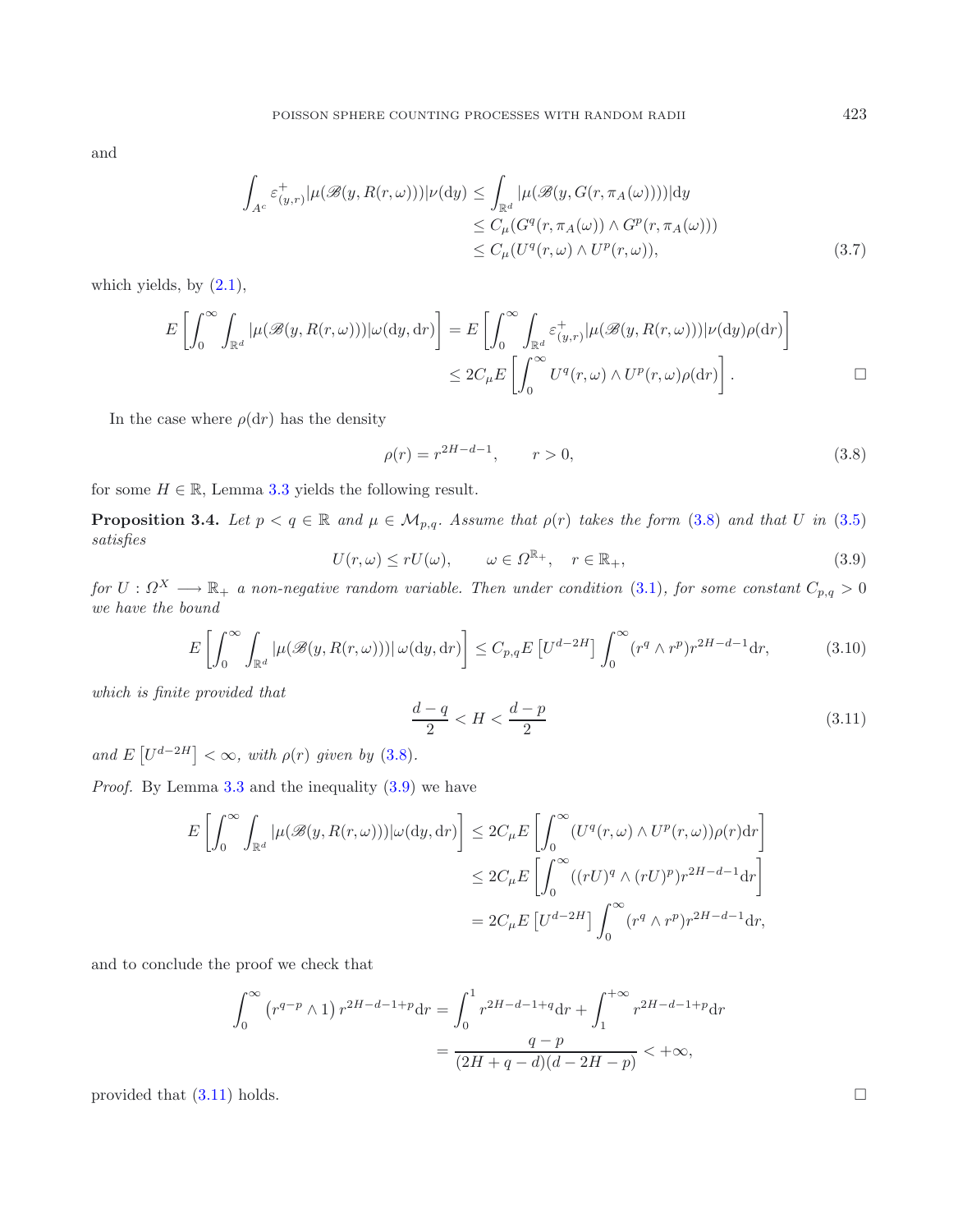Proposition [3.4](#page-6-3) also covers the deterministic case where  $R(r) = r$  and  $U = 1$ , *cf. e.g.* Section 1.2 of [\[4\]](#page-14-10), in particular with

$$
\mu_z(\mathrm{d}y) := \delta_z(\mathrm{d}y) - \delta_0(\mathrm{d}y),
$$

which belongs to  $\mathcal{M}_{d-1,d}$ , *cf.* [\[2](#page-14-0)].

We close this section with some product extensions of Lemma [3.3](#page-5-0) and Proposition [3.4,](#page-6-3) which will be needed in the proof of Proposition [4.1](#page-8-0) below.

In the sequel we will use the notation

$$
\mathfrak{y}_a := (y_1, \ldots, y_a) \in \mathbb{R}^d, \qquad \mathfrak{r}_a := (r_1, \ldots, r_a) \in \mathbb{R}^a_+.
$$

1. Let  $\mu \in \mathcal{M}_{p,q}$  and assume that

$$
\max(\varepsilon_{\mathfrak{r}_a}^+ G(r, \pi_A(\omega)), G(r, \pi_A(\omega))) \le U_a(r, \omega) := r U_a(\omega), \quad \mathfrak{r}_a \in \mathbb{R}_+^a, \quad \omega \in \Omega^X,
$$
\n(3.12)

where  $U_a: \Omega^X \longrightarrow \mathbb{R}_+$  is a non-negative random variable for all  $a \geq 1$  and

$$
\varepsilon_{\mathfrak{y}_a,\mathfrak{r}_a}^+ R(r,\omega) = R\left(r, \omega + \delta_{(y_1,r_1)} + \ldots + \delta_{(y_a,r_a)}\right),
$$

 $d\eta_a d\mathfrak{r}_a$ -a.e., with

<span id="page-7-1"></span>
$$
\nu^{\otimes a}(\mathrm{d}\mathfrak{y}_a):=\nu(\mathrm{d}y_1)\ldots\nu(\mathrm{d}y_a).
$$

Reasoning as in [\(3.6\)](#page-5-3) and [\(3.7\)](#page-6-4), for all  $z \in \mathbb{R}^d$  we obtain the product estimate

$$
E\left[\int_{(\mathbb{R}^d \times \mathbb{R}_+)^a} \prod_{k=1}^a |\mu(\mathscr{B}(y_k, \varepsilon_{\|z\|y_a, \|z\|r_a}^+ R(r_k, \omega)))|\rho(r_k)\nu^{\otimes a}(\mathrm{d}y_a)\mathrm{d}\mathfrak{r}_a\right]
$$
  
\n
$$
= \sum_{b=0}^a \binom{a}{b} E\left[\int_{(A \times \mathbb{R}_+)^b \times (A^c \times \mathbb{R}_+)^{a-b}} \prod_{k=1}^a |\mu(\mathscr{B}(y_k, \varepsilon_{\|z\|y_a, \|z\|r_a}^+ R(r_k, \omega)))|\rho(r_k)\nu^{\otimes a}(\mathrm{d}y_a)\mathrm{d}\mathfrak{r}_a\right]
$$
  
\n
$$
\leq (2C_\mu)^a E\left[\int_{\mathbb{R}_+^a} \prod_{k=1}^a ((r_kU_a)^p \wedge (r_kU_a)^q)\rho(r_k)\mathrm{d}\mathfrak{r}_a\right],
$$
\n(3.13)

where

$$
||z||\mathfrak{y}_a = (||z||y_1, \ldots, ||z||y_a),
$$
 and  $||z||\mathfrak{r}_a = (||z||r_1, \ldots, ||z||r_a).$ 

2. Assuming in addition to [\(3.12\)](#page-7-0) that  $\rho(r)$  takes the form [\(3.8\)](#page-6-0), from [\(3.13\)](#page-7-1) and under condition (3.12) as in the proof of Proposition [3.4](#page-6-3) we get the product estimate

<span id="page-7-2"></span>
$$
E\left[\int_{(\mathbb{R}^d \times \mathbb{R}_+)^a} \prod_{k=1}^a |\mu(\mathscr{B}(y_k, \varepsilon_{\|z\|y_a, \|z\|t_a}^+ R(r_k, \omega)))|r_k^{2H-d-1} \nu^{\otimes a}(\mathrm{d}y_a) \mathrm{d}t_a\right]
$$
  
\n
$$
\leq (2C_\mu)^a E\left[\int_{\mathbb{R}_+^a} \prod_{k=1}^a ((r_k U_a)^p \wedge (r_k U_a)^q) r_k^{2H-d-1} \mathrm{d}t_a\right]
$$
  
\n
$$
= (2C_\mu)^a E[U_a^{a(d-2H)}] \left(\int_0^\infty (r^p \wedge r^q) r^{2H-d-1} \mathrm{d}r\right)^a,
$$
\n(3.14)

which is finite provided that

$$
\frac{d-q}{2} < H < \frac{d-p}{2}
$$

and  $E\left[U_a^{a(d-2H)}\right]<\infty$ . This recovers the bound [\(3.10\)](#page-6-5) by taking  $a=1$ .

<span id="page-7-0"></span>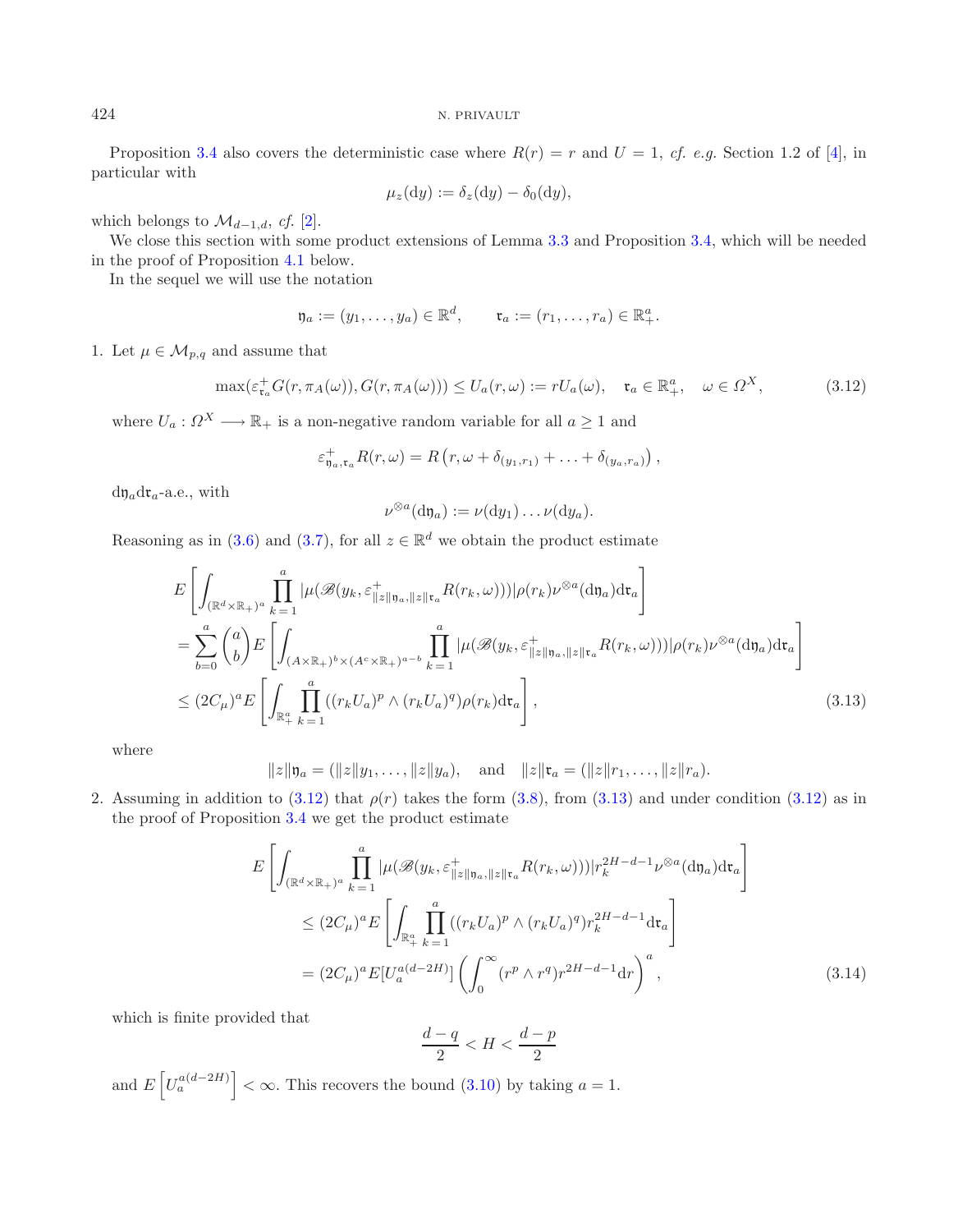# <span id="page-8-3"></span><span id="page-8-0"></span>4. *L<sup>q</sup>* bounds on the shot noise process

<span id="page-8-2"></span>In this section we consider the random field  $F : \mathbb{R}^d \longrightarrow \mathbb{R}$  defined by

<span id="page-8-4"></span>
$$
F(z) := \int_0^\infty \int_{\mathbb{R}^d} \mu_z(\mathscr{B}(y, R(r, \omega))) \omega(\mathrm{d}y, \mathrm{d}r), \qquad z \in \mathbb{R}^d,
$$
\n(4.1)

where  $\mu_z(dy) := \delta_z(dy) - \delta_0(dy)$ , *i.e.* 

$$
\mu_z(\mathscr{B}(y,R(r,\omega))) = \mathbf{1}_{\mathscr{B}(y,R(r,\omega))}(z) - \mathbf{1}_{\mathscr{B}(y,R(r,\omega))}(0),
$$

counts the number of balls containing  $z$ , minus the number of balls containing 0 for normalization purposes, *cf.* Section 1.1 of [\[6\]](#page-14-11) for an interpretation in terms of piling of elementary slices.

In the next proposition we take  $\sigma(dy, dr) = \rho(r) dr \nu(dy)$  with  $\rho(r) = r^{2H-d-1}$ ,  $r > 0$ , as in Proposition [3.4,](#page-6-3)  $\nu(dy) = dy$  is the Lebesgue measure, and  $\pi_A$  is defined in [\(3.4\)](#page-5-4).

**Proposition 4.1.** *Let*  $\sigma(\mathrm{d}y, \mathrm{d}r) = r^{2H-d-1}\mathrm{d}r\mathrm{d}y$  *with*  $0 < H < 1/2$ *, and let*  $A \in \mathcal{B}(\mathbb{R}^d)$  *be such that*  $\nu(A) < \infty$ *. Assume that*  $R(r, \omega)$  *has the form* 

$$
R(r,\omega) = G(r,\pi_A(\omega)) = rG(\pi_A(\omega)),\tag{4.2}
$$

.

 $r \in \mathbb{R}_+$ ,  $\omega \in \Omega^X$ , as in [\(3.5\)](#page-5-2), where  $G : \Omega^{\mathbb{R}_+} \longrightarrow (0, \infty)$  is a positive random variable with

$$
0 < c \leq \varepsilon_{\mathfrak{r}_a}^+ G(\omega) \leq U_a(\omega), \qquad \mathfrak{r}_a = (r_1, \dots, r_a) \in \mathbb{R}_+^a, \quad \omega \in \Omega^{\mathbb{R}_+}, \tag{4.3}
$$

*and*  $E[U_a^{a(d-2H)}] < \infty$ ,  $a = 1, \ldots, [q]$ , for some  $q \in [2, \infty)$ . Then the random field [\(4.1\)](#page-8-3) is well-defined in  $L^q(\Omega)$ *and it satisfies the bound*

$$
c_H ||z||^{2H} \le E\left[\left|\int_0^\infty \int_{\mathbb{R}^d} \mu_z(\mathscr{B}(y, rG(\pi_A(\omega))))\omega(\mathrm{d}y, \mathrm{d}r)\right|^q\right] \le ||z||^{2H} u(z), \quad z \in \mathbb{R}^d,
$$

where  $c_H > 0$  and  $z \mapsto u(z)$  is a continuous, non-vanishing function on  $\mathbb{R}^d$ .

*Proof.* First, we observe that for every integer  $p \geq 1$  we have

$$
|\mu_z(\mathscr{B}(y,r))|^{2p} = |\mu_z(\mathscr{B}(y,r))| = \mathbf{1}_{\mathscr{B}(z,r)\Delta\mathscr{B}(0,r)}(y),
$$

 $y, z \in \mathbb{R}^d, r \in \mathbb{R}_+$ , and

$$
(\mu_z(\mathcal{B}(y,r)))^{2p+1} = \mu_z(\mathcal{B}(y,r)), \qquad y, z \in \mathbb{R}^d, \quad r \in \mathbb{R}_+,
$$

hence for all sequences of even integers  $l_1, \ldots, l_a$  we find

$$
E\left[\int_{(\mathbb{R}^d \times \mathbb{R}_+)^a} \prod_{k=1}^a \left| \mu_z(\mathscr{B}(y_k, r_k \varepsilon_{\mathfrak{r}_a}^+ G(\omega))) \right|^{l_k} \sigma^{\otimes a}(\mathrm{d}\mathfrak{y}_a, \mathrm{d}\mathfrak{r}_a) \right]
$$
  
= 
$$
E\left[\int_{(\mathbb{R}^d \times \mathbb{R}_+)^a} \left| \prod_{k=1}^a \mu_z(\mathscr{B}(y_k, r_k \varepsilon_{\mathfrak{r}_a}^+ G(\omega))) \right| \sigma^{\otimes a}(\mathrm{d}\mathfrak{y}_a, \mathrm{d}\mathfrak{r}_a) \right]
$$

<span id="page-8-1"></span>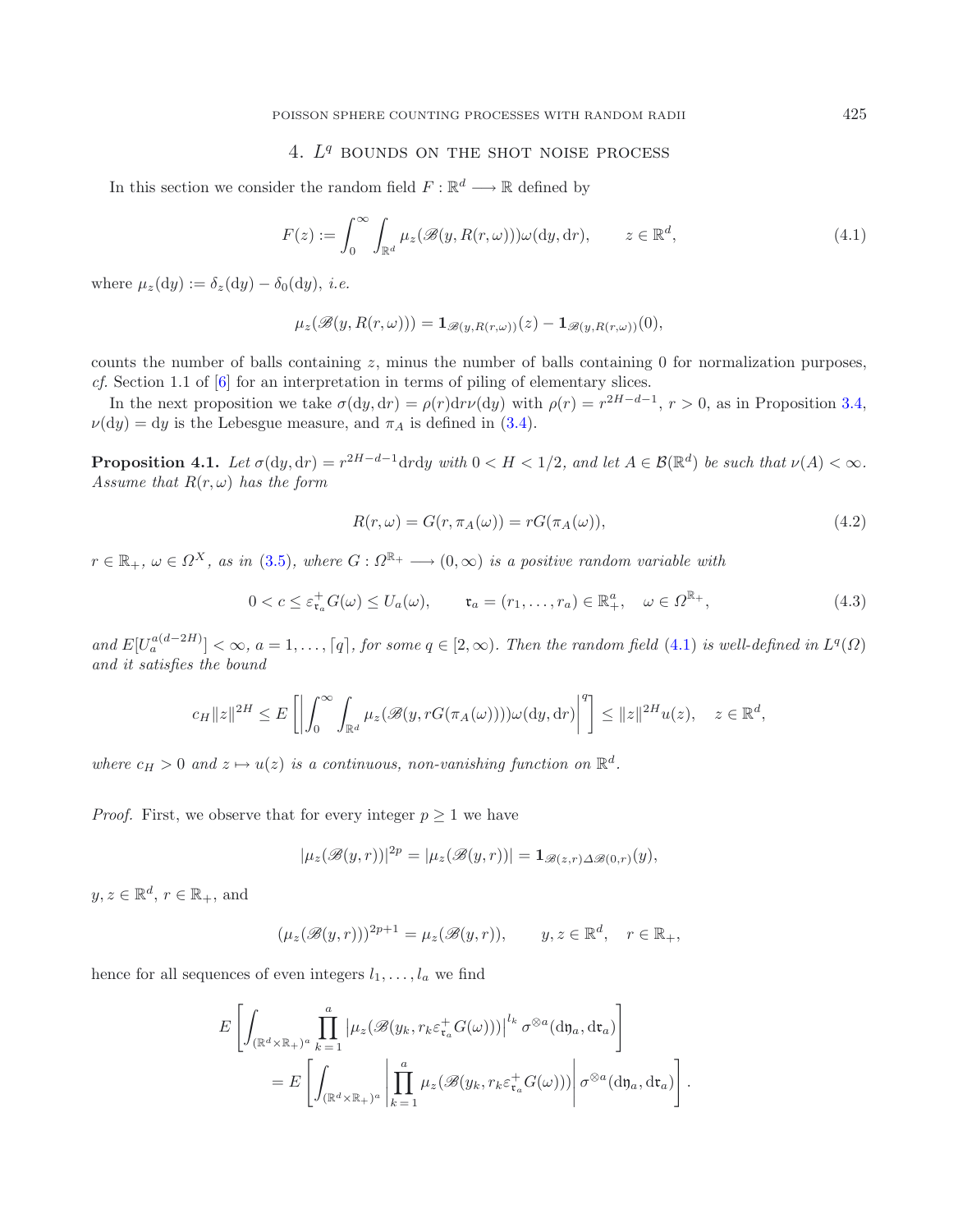On the other hand if a sequence  $l_1,\ldots,l_a$  contains at least one odd integer (say  $l_a$  is odd for example), we find

$$
E\left[\int_{(\mathbb{R}^d\times\mathbb{R}_+)^a} \varepsilon_{\eta_a,\mathbf{t}_a}^+ \prod_{k=1}^a (\mu_z(\mathscr{B}(y_k,R(r_k,\omega))))^{l_k}\sigma^{\otimes a}(\mathrm{d}\mathfrak{y}_a,\mathrm{d}\mathbf{t}_a)\right]
$$
  
\n
$$
= E\left[\int_{(\mathbb{R}^d\times\mathbb{R}_+)^a} \mu_z(\mathscr{B}(y_a,r_a\varepsilon_{\tau_a}^+G(\omega))) \prod_{k=1}^{a-1} (\mu_z(\mathscr{B}(y_k,r_k\varepsilon_{\tau_a}^+G(\omega))))^{l_k}\mathrm{d}\mathfrak{y}_a \prod_{k=1}^a r_k^{2H-d-1}\mathrm{d}\mathfrak{t}_a\right]
$$
  
\n
$$
= E\left[\int_{(\mathbb{R}^d\times\mathbb{R}_+)^a} \int_{\mathbb{R}^d} \mathbf{1}_{\mathscr{B}(y_a,r_a\varepsilon_{\tau_a}^+G(\omega))}(x)\mu_z(\mathrm{d}x) \prod_{k=1}^{a-1} (\mu_z(\mathscr{B}(y_k,r_k\varepsilon_{\tau_a}^+G(\omega))))^{l_k}\mathrm{d}\mathfrak{y}_a \prod_{k=1}^a r_k^{2H-d-1}\mathrm{d}\mathfrak{r}_a\right]
$$
  
\n
$$
= E\left[\int_{(\mathbb{R}_+)^a} \int_{(\mathbb{R}^d)^2} \mathbf{1}_{\mathscr{B}(x,r_a\varepsilon_{\tau_a}^+G(\omega))}(y_a)dy_a\mu_z(\mathrm{d}x)\right]
$$
  
\n
$$
\times \int_{(\mathbb{R}^d)^{a-1}} \prod_{k=1}^{a-1} (\mu_z(\mathscr{B}(y_k,r_k\varepsilon_{\tau_a}^+G(\omega))))^{l_k}\mathrm{d}\mathfrak{y}_{a-1} \prod_{k=1}^a r_k^{2H-d-1}\mathrm{d}\mathfrak{r}_a\right]
$$
  
\n
$$
= E\left[\int_{(\mathbb{R}_+)^a} \nu_d(r_k\varepsilon_{\tau_a}^+G(\omega))^d
$$
  
\n
$$
\times \int_{\mathbb{R}^d} \mu_z(\mathrm{d}x) \int_{(\mathbb{R}^d)^{a-1}} \prod_{k=1}^{a-1} (\mu_z(\
$$

since  $\mu_z(\mathbb{R}^d) = 0$ .

<span id="page-9-0"></span>Consequently, the moment formula [\(2.2\)](#page-3-0) for Poisson random integrals shows that for any integer  $p \geq 1$  we have

$$
E[|F(z)|^{2p}] = \sum_{a=0}^{n} \sum_{P_1 \cup \ldots \cup P_a = \{1,\ldots,2p\}} E\left[\int_{(\mathbb{R}^d \times \mathbb{R}_+)^a} \prod_{k=1}^a (\mu_z(\mathscr{B}(y_k, \varepsilon_{y_a, \tau_a}^+ R(r_k, \omega))))^{4P_k} \sigma^{\otimes a}(\mathrm{d}y_a, \mathrm{d}\tau_a)\right]
$$
  
\n
$$
= \sum_{a=0}^{p} \sum_{\substack{l_1 + \ldots + l_a = 2p \\ l_1, \ldots, l_a \ge 1}} \mathcal{N}_{\mathfrak{L}_a} E\left[\int_{(\mathbb{R}^d \times \mathbb{R}_+)^a} \prod_{k=1}^a (\mu_z(\mathscr{B}(y_k, r_k \varepsilon_{\tau_a}^+ G(\omega))))^{l_k} \sigma^{\otimes a}(\mathrm{d}y_a, \mathrm{d}\tau_a)\right]
$$
  
\n
$$
= \sum_{a=0}^{p} \sum_{\substack{l_1 + \ldots + l_a = 2p \\ l_1, \ldots, l_a \ge 2 \text{ even}}} \mathcal{N}_{\mathfrak{L}_a} E\left[\int_{(\mathbb{R}^d \times \mathbb{R}_+)^a} \prod_{k=1}^a |\mu_z(\mathscr{B}(y_k, r_k \varepsilon_{\tau_a}^+ G(\omega)))| \sigma^{\otimes a}(\mathrm{d}y_a, \mathrm{d}\tau_a)\right], \tag{4.4}
$$

with the notation of Section [2,](#page-2-1) where in the above summation,  $\mathcal{N}_{\mathfrak{L}_a}$  is the number of partitions of a set of  $l_1 + \ldots + l_a = 2p$  elements into a subsets of even cardinalities  $l_1, \ldots, l_a \geq 2$ . By the rotational invariance of the Lebesgue measure  $\nu$ , using the notation

$$
(\mathfrak{y}_a, \mathfrak{r}_a) = ((y_1, r_1), \dots, (y_a, r_a)) \in (\mathbb{R}^d \times \mathbb{R}_+)^a,
$$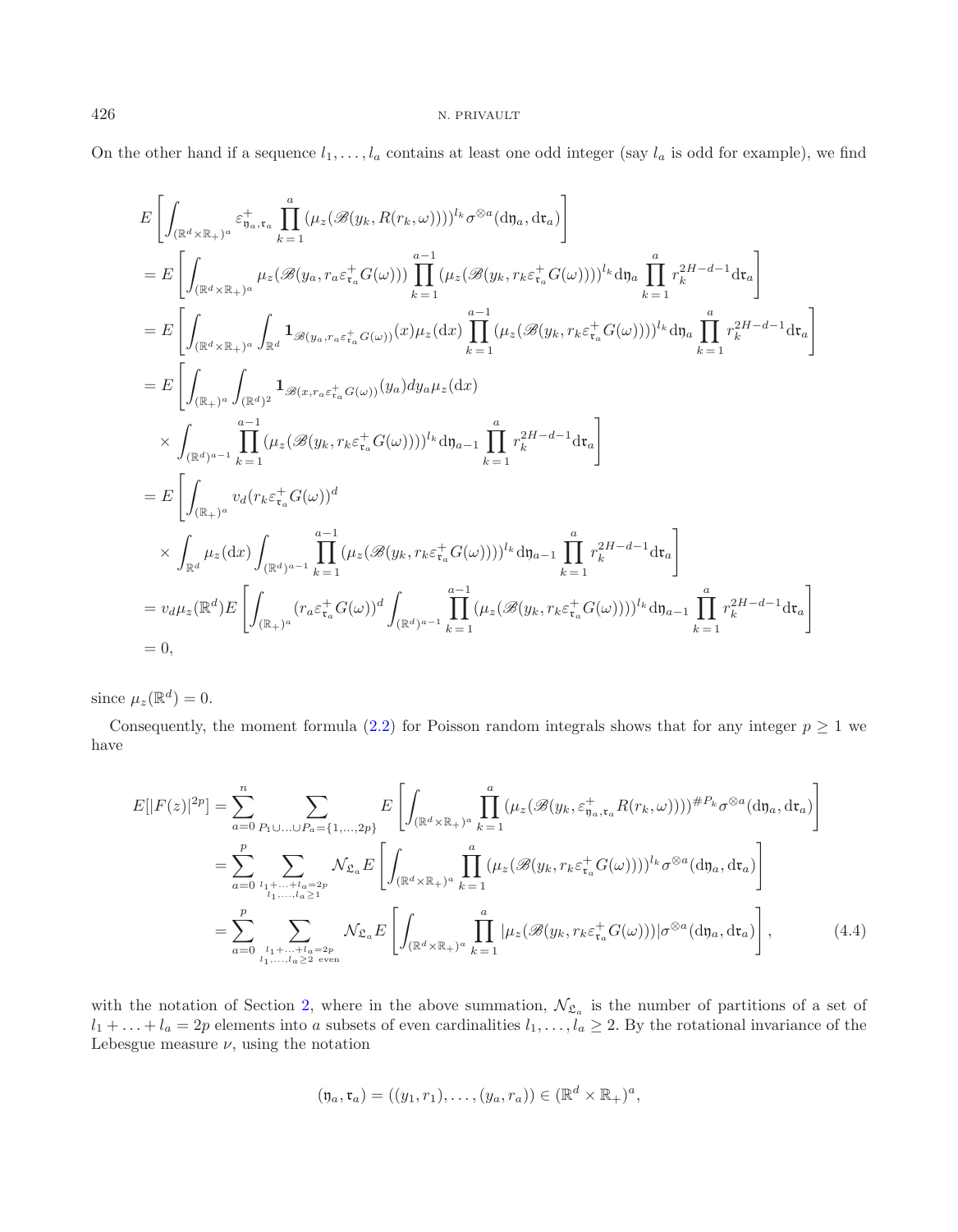<span id="page-10-0"></span>for all  $z \in \mathbb{R}^d$ , letting e denote the unit vector  $e := z / ||z||$  in  $\mathbb{R}^d$ , we have

$$
E\left[\int_{(\mathbb{R}^d \times \mathbb{R}_+)^a} \left| \varepsilon_{\mathfrak{y}_{a},\mathfrak{r}_{a}}^+ \prod_{k=1}^a \mu_z(\mathscr{B}(y_k, R(r_k, \omega))) r_k^{2H-d-1} \right| \nu^{\otimes a}(\mathrm{d}\mathfrak{y}_a) \mathrm{d}\mathfrak{r}_a \right]
$$
  
\n
$$
= E\left[\int_{(\mathbb{R}^d \times \mathbb{R}_+)^a} \left| \varepsilon_{\mathfrak{r}_a}^+ \prod_{k=1}^a \mu_z(\mathscr{B}(y_k, r_k G(\pi_A(\omega)))) r_k^{2H-d-1} \right| \mathrm{d}\mathfrak{y}_a \mathrm{d}\mathfrak{r}_a \right]
$$
  
\n
$$
= \|z\|^{ad} E\left[\int_{(\mathbb{R}^d \times \mathbb{R}_+)^a} \left| \varepsilon_{\mathfrak{r}_a}^+ \prod_{k=1}^a \mu_z(\mathscr{B}(|z||y_k, r_k G(\pi_A(\omega)))) r_k^{2H-d-1} \right| \mathrm{d}\mathfrak{y}_a \mathrm{d}\mathfrak{r}_a \right]
$$
  
\n
$$
= \|z\|^{ad} E\left[\int_{(\mathbb{R}^d \times \mathbb{R}_+)^a} \left| \varepsilon_{\mathfrak{r}_a}^+ \prod_{k=1}^a \mu_e(\mathscr{B}(y_k, ||z||^{-1} r_k G(\pi_A(\omega)))) r_k^{2H-d-1} \right| \mathrm{d}\mathfrak{y}_a \mathrm{d}\mathfrak{r}_a \right]
$$
  
\n
$$
= \|z\|^{ad+a} E\left[\int_{(\mathbb{R}^d \times \mathbb{R}_+)^a} \left| \varepsilon_{\mathfrak{y}_{a}}^+ \prod_{k=1}^a \mu_e(\mathscr{B}(y_k, r_k G(\pi_A(\omega)))) (\|z\| r_k)^{2H-d-1} \right| \mathrm{d}\mathfrak{y}_a \mathrm{d}\mathfrak{r}_a \right]
$$
  
\n
$$
= \|z\|^{2aH} E\left[\int_{(\mathbb{R}^d \times \mathbb{R}_+)^a} \left| \varepsilon_{\mathfrak{y}_{a}}^+ \prod_{k=1}^a \mu_e(\mathscr{B}(y_k, r
$$

and

$$
\varepsilon_{\mathfrak{y}_n,\mathfrak{r}_n}^+F(\omega)=F\left(\omega+\delta_{(y_1,r_1)}+\ldots+\delta_{(y_n,r_n)}\right)\qquad\omega\in\Omega^X.
$$

Next, by [\(3.14\)](#page-7-2) applied to  $\mu_e \in \mathcal{M}_{d-1,d}$ , we get

$$
E\left[\int_{(\mathbb{R}^d \times \mathbb{R}_+)^a} \left| \prod_{k=1}^a \mu_e\left(\mathscr{B}\left(y_k, r_k \varepsilon_{\|z\|_{\mathsf{Tr}_a}}^+ G(\omega)\right)\right) r_k^{2H-d-1} \right| d\mathfrak{y}_a d\mathfrak{r}_a\right]
$$
  

$$
\leq C_{\mu_e}^a \left(\int_0^\infty (r \wedge 1) r^{2H-2} dr\right)^a E\left[U_a^{a(d-2H)}\right]
$$
  

$$
=: (c_H')^a
$$
  

$$
< \infty.
$$

On the other hand, since

$$
|\mu_z(\mathscr{B}(y,r))| = \mathbf{1}_{\mathscr{B}(z,r)\Delta\mathscr{B}(0,r)}(y), \qquad y, z \in \mathbb{R}^d, \quad r \in \mathbb{R}_+,
$$

where  $A\Delta B$  stands for the symmetric difference between  $A, B\subset \mathbb{R}^d$ , we have

$$
E\left[\int_{(\mathbb{R}^d \times \mathbb{R}_+)^a} \left| \prod_{k=1}^a \mu_e\left(\mathscr{B}\left(y_k, r_k \varepsilon_{\|z\| \mathfrak{r}_a}^+ G(\omega)\right)\right) r_k^{2H-d-1} \right| d\mathfrak{y}_a d\mathfrak{r}_a\right]
$$
  
\n
$$
= E\left[\int_{([0,\infty))^a} \left(\int_{\mathbb{R}^d} \mathbf{1}_{\mathscr{B}(e,r_k \varepsilon_{\|z\| \mathfrak{r}_a}^+ G(\omega)) \Delta \mathscr{B}(0,r_k \varepsilon_{\|z\| \mathfrak{r}_a}^+ G(\omega))} (y) dy\right)^a \prod_{k=1}^a r_k^{2H-d-1} d\mathfrak{r}_a\right]
$$
  
\n
$$
\geq E\left[\int_{([1/c,\infty))^a} \left(\int_{\mathbb{R}^d} \mathbf{1}_{\mathscr{B}(e,r_k \varepsilon_{\|z\| \mathfrak{r}_a}^+ G(\omega)) \Delta \mathscr{B}(0,r_k \varepsilon_{\|z\| \mathfrak{r}_a}^+ G(\omega))} (y) dy\right)^a \prod_{k=1}^a r_k^{2H-d-1} d\mathfrak{r}_a\right]
$$
  
\n
$$
\geq c_H^a,
$$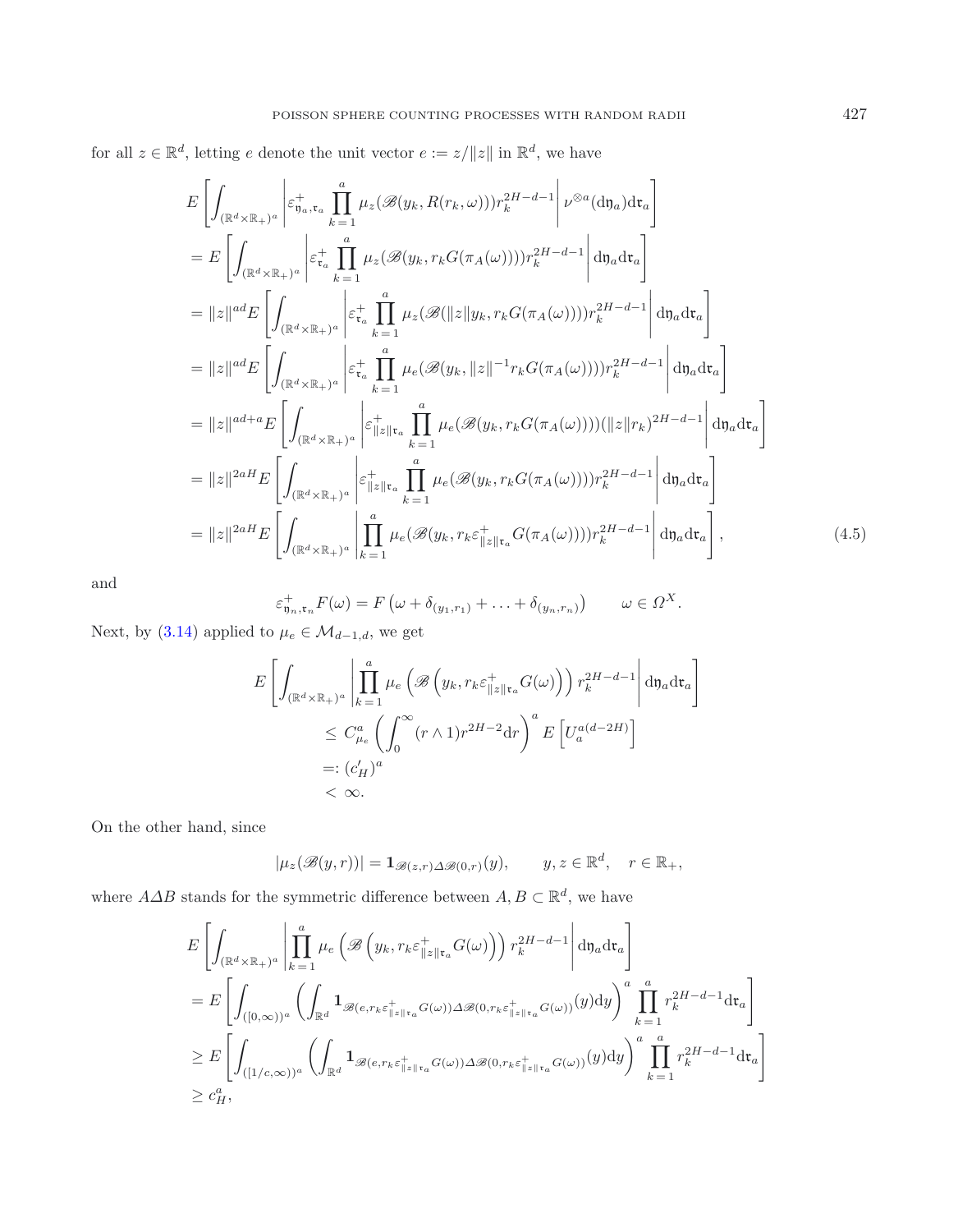for some constant  $c_H^a > 0$ , since

<span id="page-11-1"></span>
$$
\int_{\mathbb{R}^d} \mathbf{1}_{\mathscr{B}\left(e,r_k\varepsilon_{\|z\|_{\mathfrak{r}_a}}^+G(\omega)\right)\Delta\mathscr{B}\left(0,r_k\varepsilon_{\|z\|_{\mathfrak{r}_a}}^+G(\omega)\right)}(y)dy \ge \int_{\mathbb{R}^d} \mathbf{1}_{\mathscr{B}(e,1)\Delta\mathscr{B}(0,1)}(y)dy,
$$

because  $r_k \varepsilon_{\|z\|_{\mathfrak{r}_a}}^+ G(\omega) \geq 1$  for  $r_k \geq 1/c$ , by [\(4.3\)](#page-8-1), and the volume of the symmetric difference is increasing with the radius.

Therefore there exists  $c_H, c'_H \in (0, +\infty)$  such that

$$
c_H^a \le E\left[\int_{(\mathbb{R}^d \times \mathbb{R}_+)^a} \left| \prod_{k=1}^a \mu_e(\mathscr{B}(y_k, r_k \varepsilon_{\|z\| \mathfrak{r}_a}^+ G(\omega))) r_k^{2H-d-1} \right| d\mathfrak{y}_a d\mathfrak{r}_a \right] \le (c_H')^a
$$

and [\(4.5\)](#page-10-0) yields

$$
c_H^a ||z||^{2aH} \le E \left[ \int_{(\mathbb{R}^d \times \mathbb{R}_+)^a} \left| \prod_{k=1}^a \mu_z(\mathscr{B}(y_k, r_k \varepsilon_{\mathfrak{r}_a}^+ G(\omega))) r_k^{2H-d-1} \right| d\mathfrak{y}_a d\mathfrak{r}_a \right] \le (c_H')^a ||z||^{2aH}.
$$
 (4.6)

By  $(4.4)$  and  $(4.6)$  we find

$$
\sum_{a=1}^{p} (c_H)^a ||z||^{2aH} \sum_{\substack{l_1 + \dots + l_a = 2p \\ l_1, \dots, l_a \ge 1 \text{ even}}} \mathcal{N}_{\mathfrak{L}_a} \le E[|F(z)|^{2p}] \le \sum_{b=1}^{p} (c'_H)^b ||z||^{2bH} \sum_{\substack{l_1 + \dots + l_b = 2p \\ l_1, \dots, l_b \ge 1 \text{ even}}} \mathcal{N}_{\mathfrak{L}_b},\tag{4.7}
$$

 $p \ge 1$ . Next, we extend [\(4.7\)](#page-11-1) to all  $q \in [2, \infty)$  $q \in [2, \infty)$  $q \in [2, \infty)$  as in [2], using Hölder interpolation. Given  $q \in [2, \infty)$ , choose  $p \ge 1$ integer such that  $2p \le q < 2p+2$ . By the Lyapunov–Hölder inequality applied with  $\alpha := p(2p+2-q)/q \in (0,1]$ we have

$$
E[|F(z)|^q] \le (E[|F(z)|^{2p}])^{\alpha q/(2p)} (E[|F(z)|^{2p+2}])^{(1-\alpha)q/(2p+2)}
$$
  
\n
$$
\le u(z) \|z\|^{H(\alpha q/p+(1-\alpha)q/(p+1))}
$$
  
\n
$$
= u(z) \|z\|^{2H},
$$

where the function

u(z) := ⎛ ⎜⎝ p a=1 (c <sup>H</sup>) <sup>a</sup> z 2(a−1)<sup>H</sup> *<sup>l</sup>*1+*...*+*la*=2*<sup>p</sup> <sup>l</sup>*1*,...,la*≥1 even N<sup>L</sup>*<sup>a</sup>* ⎞ ⎟⎠ αq/(2p) ⎛ ⎜⎝ p +1 b=1 (c <sup>H</sup>) b z 2(b−1)<sup>H</sup> *<sup>l</sup>*1+*...*+*lb*=2*p*+2 *<sup>l</sup>*1*,...,lb*≥1 even N<sup>L</sup>*<sup>b</sup>* ⎞ ⎟⎠ (1−α)q/(p+1)

is continuous, non-negative, and non-vanishing on  $\mathbb{R}^d$ . Similarly, for the lower bound, given  $q \in [2, \infty)$ , choose  $p \geq 2$  integer such that  $q < 2p$ . By the Lyapunov–Hölder inequality applied with  $\alpha := q/(p(2p + 2 - q)) \in (0, 1)$ we have

$$
(E[|F(z)|^q])^{2\alpha p/q} \ge E[|F(z)|^{2p}](E[|F(z)|^{2p+2}])^{-(1-\alpha)p/(p+1)}
$$
  
\n
$$
\ge v(z)(\|z\|^{2H})^{1-(1-\alpha)p/(p+1)}
$$
  
\n
$$
= v(z)(\|z\|^{2H})^{2\alpha p/q}, \qquad z \in \mathbb{R}^d,
$$

where

$$
v(z) := \frac{\displaystyle\sum_{a=1}^{p} (c_H)^a \|z\|^{2(a-1)H} \sum_{\substack{l_1 + \ldots + l_a = 2p \\ l_1, \ldots, l_a \geq 1 \text{ even}}} \mathcal{N}_{\mathfrak{L}_a}
$$
  

$$
v(z) := \frac{\left(\displaystyle\sum_{b=1}^{p+1} (c_H')^b \|z\|^{2(b-1)H} \sum_{\substack{l_1 + \ldots + l_b = 2p+2 \\ l_1, \ldots, l_b \geq 1 \text{ even}}} \mathcal{N}_{\mathfrak{L}_b}\right)^{\left(1-\alpha\right)p/(p+1)}, \qquad z \in \mathbb{R}^d.
$$

<span id="page-11-0"></span>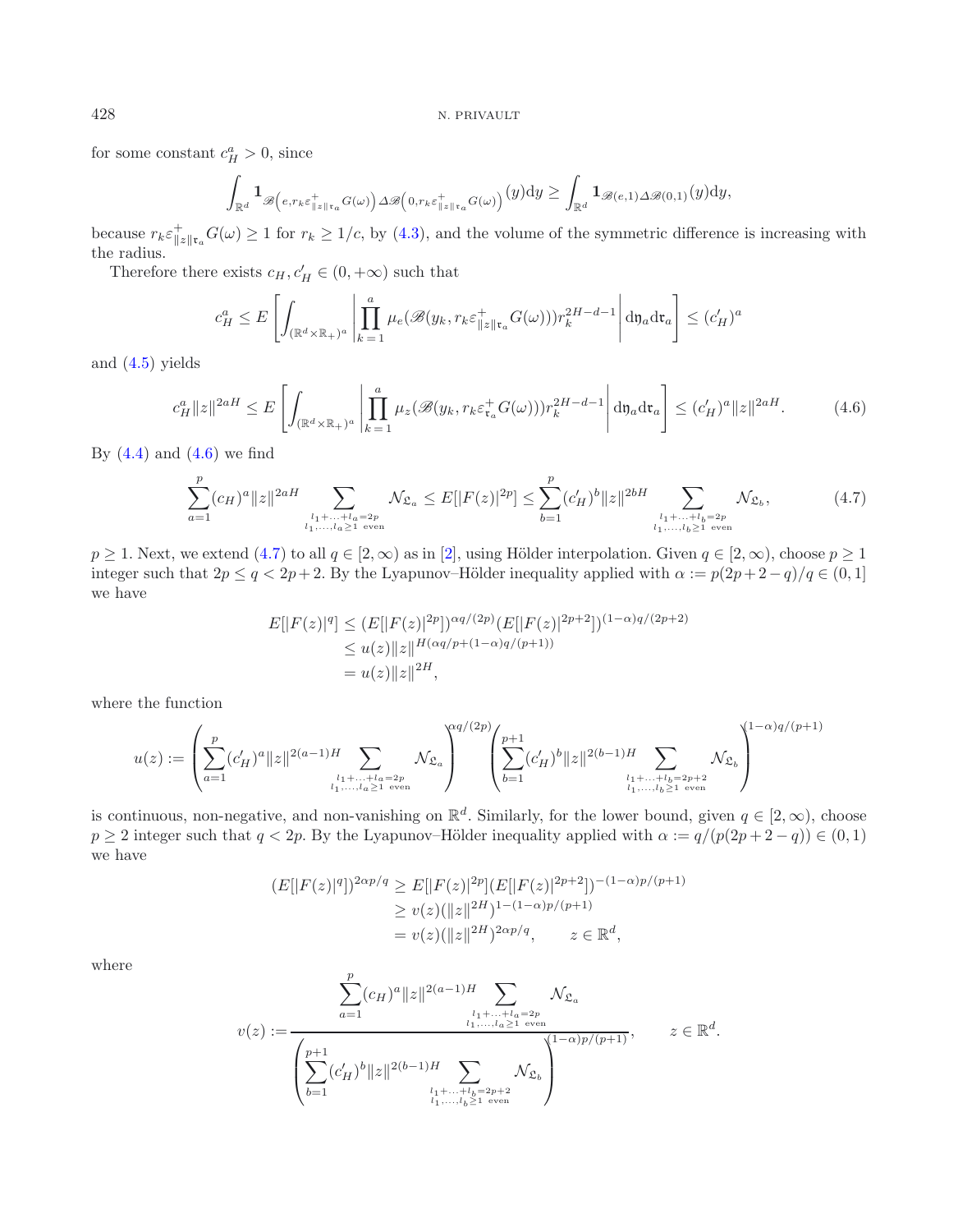The function  $z \mapsto v(z)$  is continuous, non-negative, non-vanishing in  $z \in \mathbb{R}^d$ , and its leading term as  $||z||$  tends to infinity has a power of order

$$
2\left(p - 1 - (1 - \alpha)\frac{p^2}{p + 1}\right)H = 2\left(p - 1 - p\left(1 - \frac{2\alpha p}{q}\right)\right)H = \frac{2(q - 2)H}{2p + 2 - q} \ge 0.
$$

Consequently, there exists a constant  $C_q > 0$  such that

$$
E[|F(z)|^q] \ge C_q ||z||^{2H}, \qquad z \in \mathbb{R}^d.
$$

We conclude that for all  $q \in [2,\infty)$  there exists  $c_H > 0$  such that

$$
c_H ||z||^{2H} \le E[|F(z)|^q] \le u(z) ||z||^{2H}, \qquad z \in \mathbb{R}^d.
$$

Defining the finite difference operator  $D_{\mathfrak{r}_a} = D_{r_1,\dots,r_a}$  as

$$
D_{r_1,\ldots,r_a}G(\omega):=\varepsilon_{r_1,\ldots,r_a}^+G(\omega)-G(\omega),\qquad r_1,\ldots,r_a\in\mathbb{R}^a_+,
$$

for any random variable  $G: \Omega^{\mathbb{R}_+} \longrightarrow \mathbb{R}$ , we note that condition [\(4.3\)](#page-8-1) is satisfied with  $U_a = G + aK$  under the uniform bound

$$
D_r G(\omega) \le K, \qquad r \in \mathbb{R}_+, \quad \omega \in \Omega^{\mathbb{R}_+},
$$

since by induction on  $a \geq 1$  we have

$$
D_{r_1,...,r_a} G(\omega) = \varepsilon_{r_1,...,r_a}^+ G(\omega) - G(\omega)
$$
  
\n
$$
= \varepsilon_{r_a}^+ \varepsilon_{r_1,...,r_{a-1}}^+ G(\omega) - G(\omega)
$$
  
\n
$$
= \varepsilon_{r_a}^+ \varepsilon_{r_1,...,r_{a-1}}^+ G(\omega) - \varepsilon_{r_1,...,r_{a-1}}^+ G(\omega) + \varepsilon_{r_1,...,r_{a-1}}^+ G(\omega) - G(\omega)
$$
  
\n
$$
= D_{r_a} \varepsilon_{r_1,...,r_{a-1}}^+ G(\omega) + D_{r_1,...,r_{a-1}} G(\omega)
$$
  
\n
$$
\leq K + (a-1)K = aK,
$$

which implies

<span id="page-12-1"></span>
$$
\varepsilon_{r_1,\ldots,r_a}^+G(\omega)\leq G(\omega)+aK,
$$

<span id="page-12-0"></span>for all  $\mathfrak{r}_a = (r_1, \ldots, r_a) \in \mathbb{R}_+^a$  and  $\omega \in \Omega^{\mathbb{R}_+}.$ 

# 5. Fractional behavior of the shot noise process

In this section, as a consequence of Proposition [4.1,](#page-8-0) in Corollary [5.1](#page-13-0) below we investigate the fractional behavior in terms of the index  $H \in (0, 1/2)$  of the random field  $F : \mathbb{R}^d \longrightarrow \mathbb{R}_+$  defined in [\(4.1\)](#page-8-3).

By  $(4.1)$  and the translation invariance of the Lebesgue measure  $\nu$  we have the equality in distribution

$$
F(y+z) - F(y) = \int_0^\infty \int_{\mathbb{R}^d} (\mathbf{1}_{\mathscr{B}(x,rG(\pi_A(\omega)))}(y+z) - \mathbf{1}_{\mathscr{B}(x,rG(\pi_A(\omega)))}(y))\omega(\mathrm{d}x, \mathrm{d}r)
$$
  
\n
$$
= \int_0^\infty \int_{\mathbb{R}^d} (\mathbf{1}_{\mathscr{B}(x-y-z,rG(\pi_A(\omega)))}(0) - \mathbf{1}_{\mathscr{B}(x-y,rG(\pi_A(\omega)))}(0))\omega(\mathrm{d}x, \mathrm{d}r)
$$
  
\n
$$
\stackrel{\mathrm{d}}{\sim} \int_0^\infty \int_{\mathbb{R}^d} (\mathbf{1}_{\mathscr{B}(x-z,rG(\pi_A(\omega)))}(0) - \mathbf{1}_{\mathscr{B}(x,rG(\pi_A(\omega)))}(0))\omega(\mathrm{d}x, \mathrm{d}r)
$$
  
\n
$$
= \int_0^\infty \int_{\mathbb{R}^d} \mu_z(\mathscr{B}(x,rG(\pi_A(\omega))))\omega(\mathrm{d}x, \mathrm{d}r)
$$
  
\n
$$
= F(z), \tag{5.1}
$$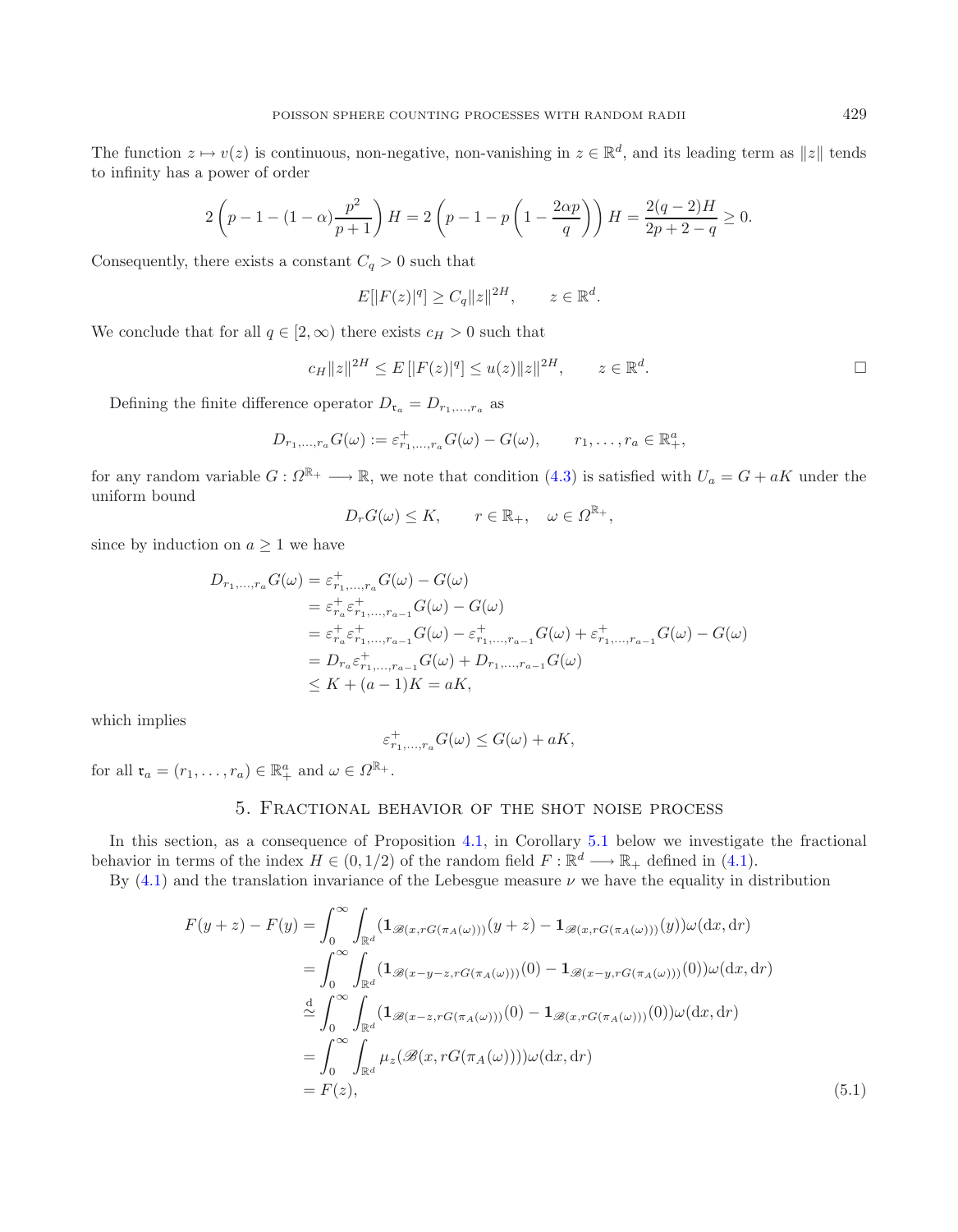<span id="page-13-2"></span><span id="page-13-0"></span> $y, z \in \mathbb{R}^d$ , which shows that the random field  $(F(z))_{z \in \mathbb{R}^d}$  has stationary increments by the translation invariance of the Lebesgue measure.

Here,  $F(y + z) - F(y)$  counts the difference between the number of balls containing  $y + z$  and the number of balls containing y. This random variable is a.s. finite under the conditions of the previous sections. The next result is a consequence of Proposition [4.1](#page-8-0) with  $\rho(r) = r^{2H-d-1}r$ ,  $r > 0$ , and  $\nu(\mathrm{d}y) = \mathrm{d}y$  is the Lebesgue measure.

**Corollary 5.1.** *Let*  $\sigma(dy, dr) = r^{2H-d-1} dr dy$  *with*  $0 < H < 1/2$ *, and let*  $A \in \mathcal{B}(\mathbb{R}^d)$  *be such that*  $\nu(A) < \infty$ *. Assume that* [\(4.2\)](#page-8-4) *holds with*  $G(r, \omega)$  *of the form* 

$$
G(r,\omega) = rG(\omega), \qquad r \in \mathbb{R}_+, \quad \omega \in \Omega^{\mathbb{R}_+},
$$

*where*

$$
c \leq \varepsilon_{\mathfrak{r}_a}^+ G(\omega) \leq U_a(\omega), \qquad \omega \in \Omega^{\mathbb{R}_+}, \quad \mathfrak{r}_a = (r_1, \dots, r_a) \in \mathbb{R}_+^a,
$$
\n
$$
(5.2)
$$

and  $E[U_a^{a(d-2H)}] < \infty$ , for all  $a = 1, \ldots, [q]$ , for some  $q \in [2, \infty)$ . Then there exists  $C_q, C'_q, \eta_q > 0$  such that *the random field*

<span id="page-13-1"></span>
$$
F(z) = \int_0^\infty \int_{\mathbb{R}^d} \mu_z(\mathscr{B}(y, R(r,\omega))) \omega(\mathrm{d}y, \mathrm{d}r), \qquad z \in \mathbb{R}^d,
$$

*defined by* [\(4.1\)](#page-8-3) *satisfies*

$$
C_q|t-s|^{2H} \le E\left[\int_0^1 |F(z+t\theta) - F(z+s\theta)|^q \mathrm{d}t\right] \le C'_q|t-s|^{2H},
$$

 $z \in \mathbb{R}^d$ ,  $\theta \in S^{d-1}$ ,  $0 \leq |t-s| \leq \eta_q$ , where  $S^{d-1}$  *is the unit sphere in*  $\mathbb{R}^d$ .

*Proof.* By Proposition [4.1,](#page-8-0) for some  $\eta_q > 0$  and all  $\eta \in [0, \eta_q]$  we have

<span id="page-13-3"></span>
$$
C_q \eta^{2H} \le E[|F(\eta \theta)|^q] \le C_q' \eta^{2H},
$$

hence, using the equality in distribution  $(5.1)$  we get

$$
C_q(t-s)^{2H} \le E[|F(z+t\theta) - F(z+s\theta)|^q] \le C'_q(t-s)^{2H},\tag{5.3}
$$

by the identity in distribution

$$
F(z+t\theta) - F(z+s\theta) \stackrel{\mathrm{d}}{\simeq} F((t-s)\theta) = \int_0^\infty \int_{\mathbb{R}^d} \mu_{(t-s)\theta}(\mathscr{B}(y,r)) \omega(\mathrm{d}y, \mathrm{d}r),
$$

as in  $(5.1)$ ,  $z \in \mathbb{R}^d$ ,  $\theta \in S^{d-1}$ ,  $0 \le t - s \le \eta_q$ . The conclusion is obtained by integration with respect to  $t \in [0, 1]$ in  $(5.3)$ .  $\Box$ 

Finally we consider an example of a random radius  $G$  satisfying condition  $(5.2)$ .

**Example 5.2.** Let  $c, K > 0$ , consider  $f : \mathbb{R}_+ \longrightarrow [0, K]$  a bounded non-negative function such that

$$
\int_0^\infty f^{a(d-2H)}(r)r^{2H-d-1}\mathrm{d}r < \infty,\tag{5.4}
$$

 $a = 1, \ldots, \lceil q \rceil$ , and assume that

$$
G(\omega) = c + \int_0^\infty f(r)\omega(\mathrm{d}r) = c + \sum_{r \in \omega} f(r), \qquad \omega \in \Omega^{\mathbb{R}_+},
$$